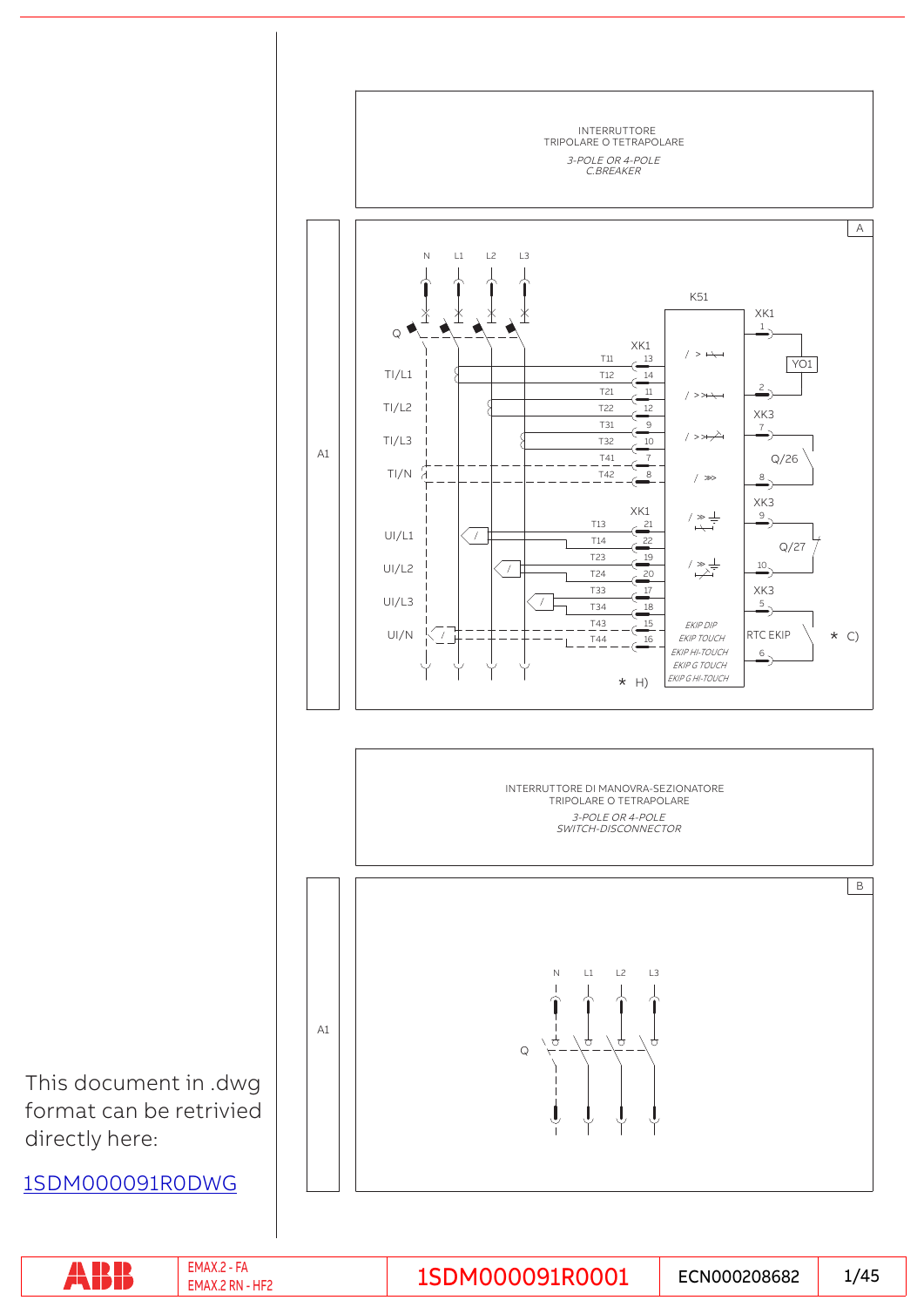IN ESECUZIONE FISSA ED ESTRAIBILE ROTAZIONE DEI CABLAGGI SULLE MORSETTIERE

WIRINGS ROTATION ON TERMINAL BOARDS IN FIXED AND WITHDRAWABLE VERSION



|  | EMAX.i<br>. - HF1<br>' RN<br>EMAX | 1SDM000091R0001 | ECN000208682 | /45<br>– ∕ |
|--|-----------------------------------|-----------------|--------------|------------|
|--|-----------------------------------|-----------------|--------------|------------|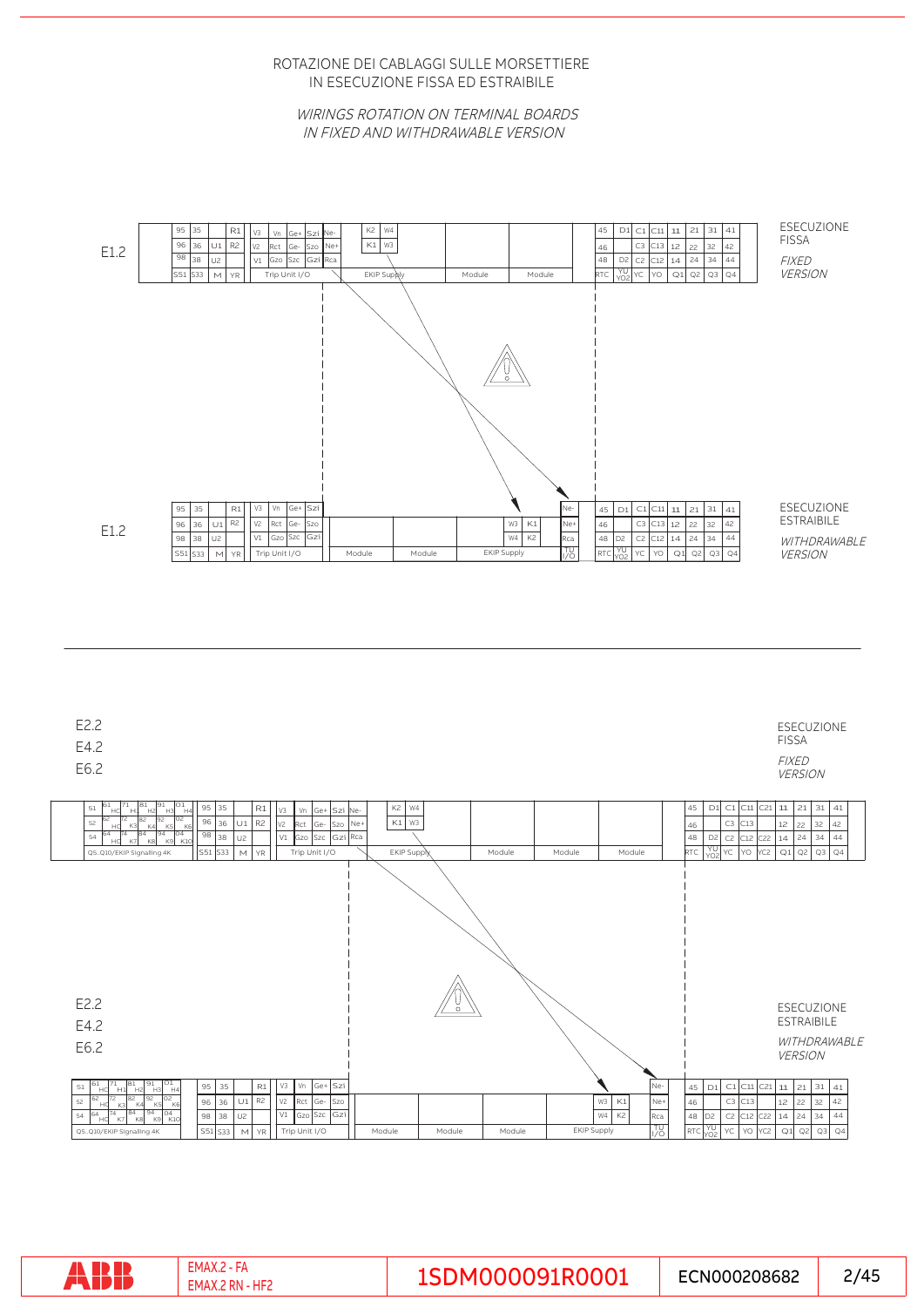

RP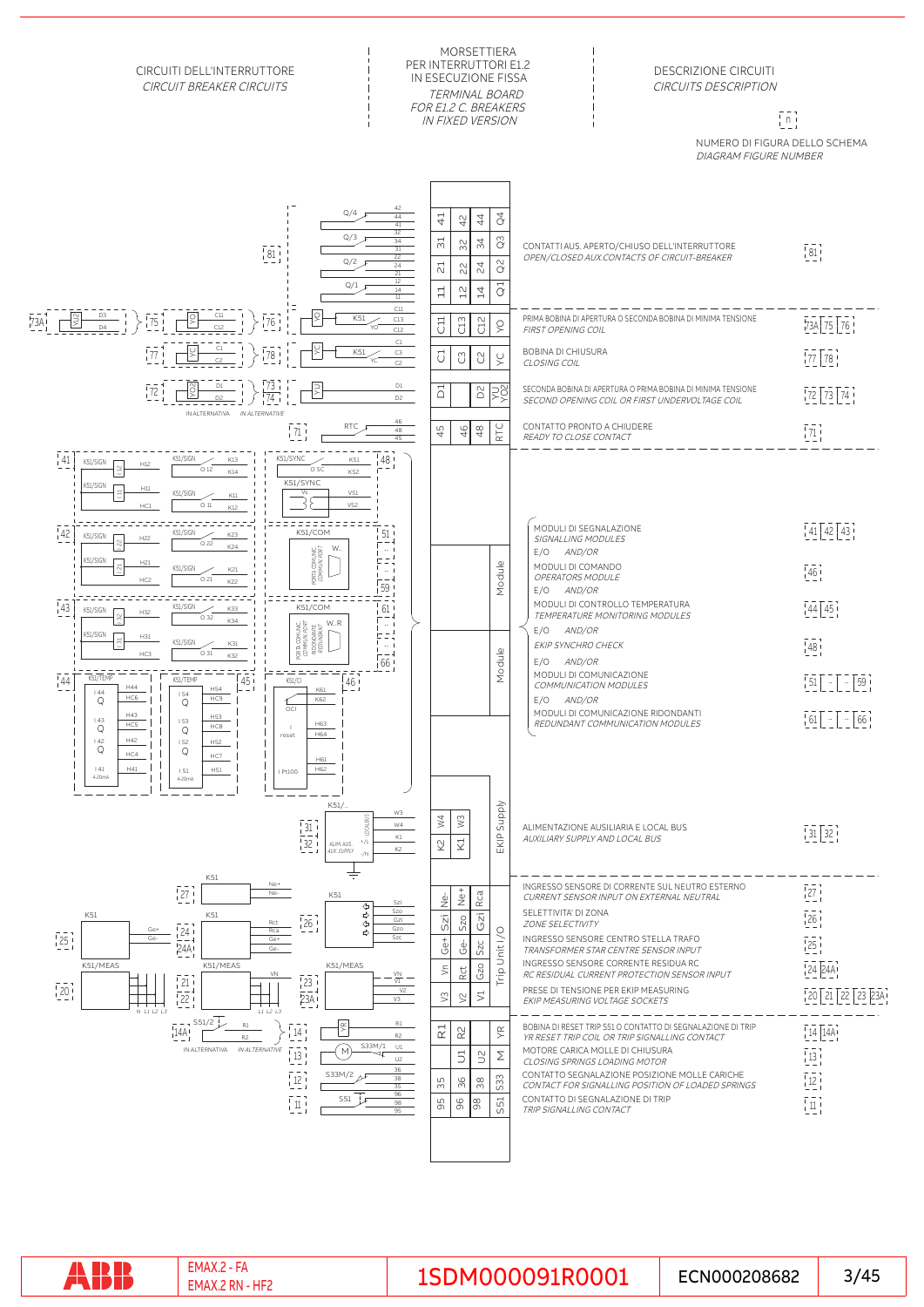

# $1$ SMAX.2 - FA EMAX.2 - FA ECN000208682 4/45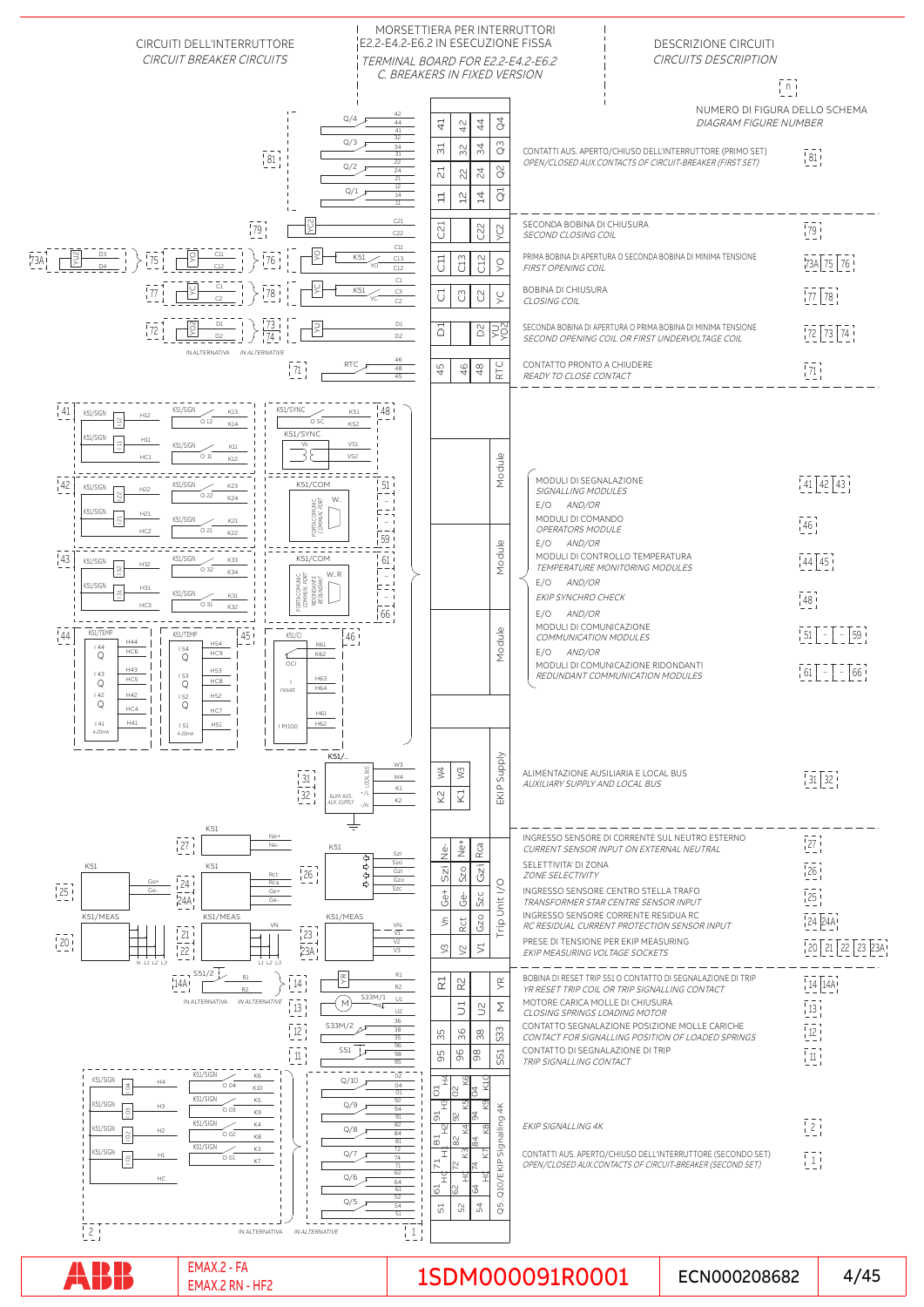

SOLO PER INTERRUTTORI E2.2-E4.2-E6.2 - IN ALTERNATIVA ALLA FIGURA 2 (EKIP SIGNALLING 4K) ONLY FOR CIRCUIT-BREAKERS E2.2-E4.2-E6.2 - AS AN ALTERNATIVE TO FIGURE 2 (EKIP SIGNALLING 4K)

ABB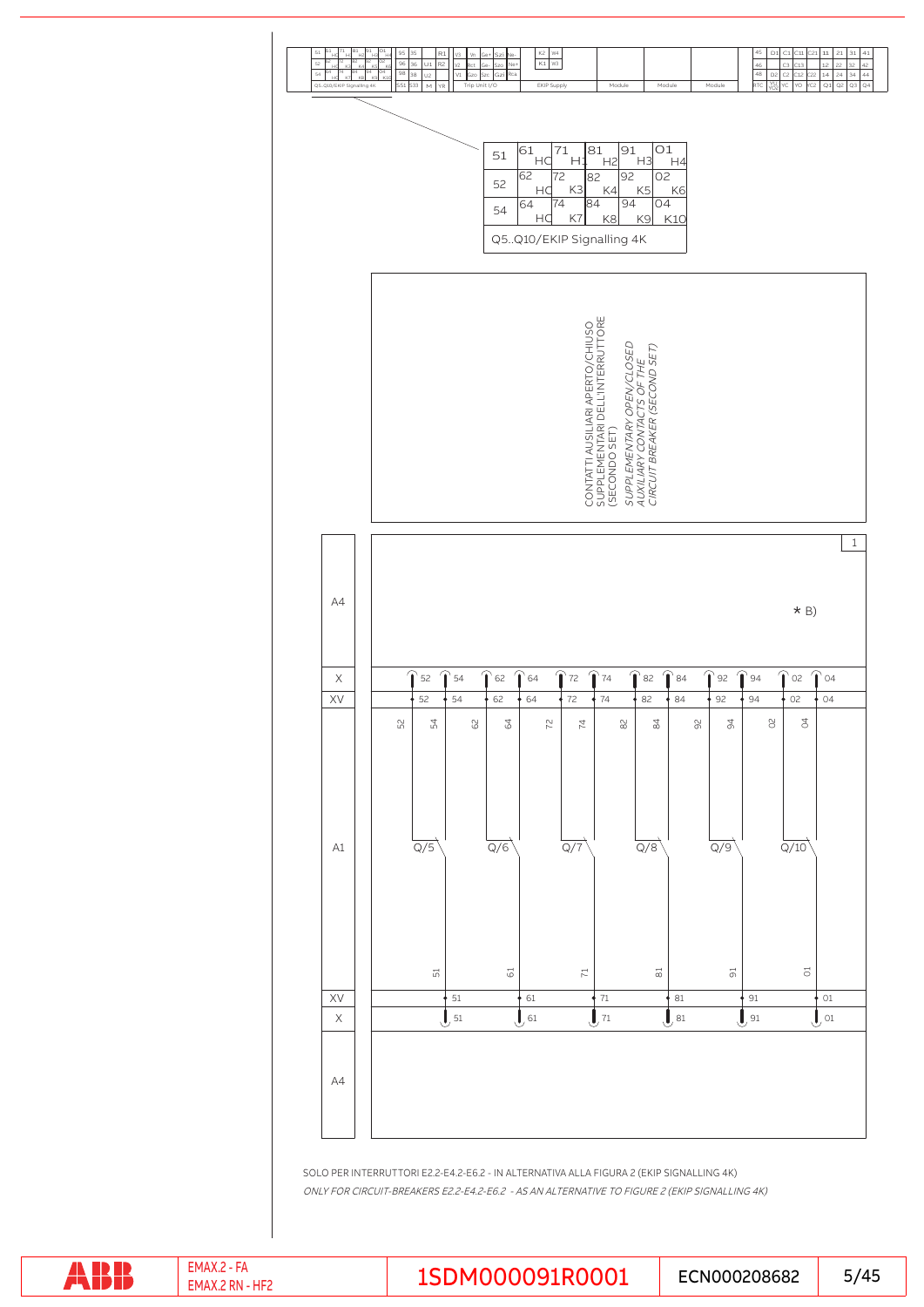

ONLY FOR CIRCUIT-BREAKERS E2.2-E4.2-E6.2 - AS AN ALTERNATIVE TO FIGURE 1 (Q/5 ...Q/10) SOLO PER INTERRUTTORI E2.2-E4.2-E6.2 - IN ALTERNATIVA ALLA FIGURA 1 (Q/5 ... Q/10)

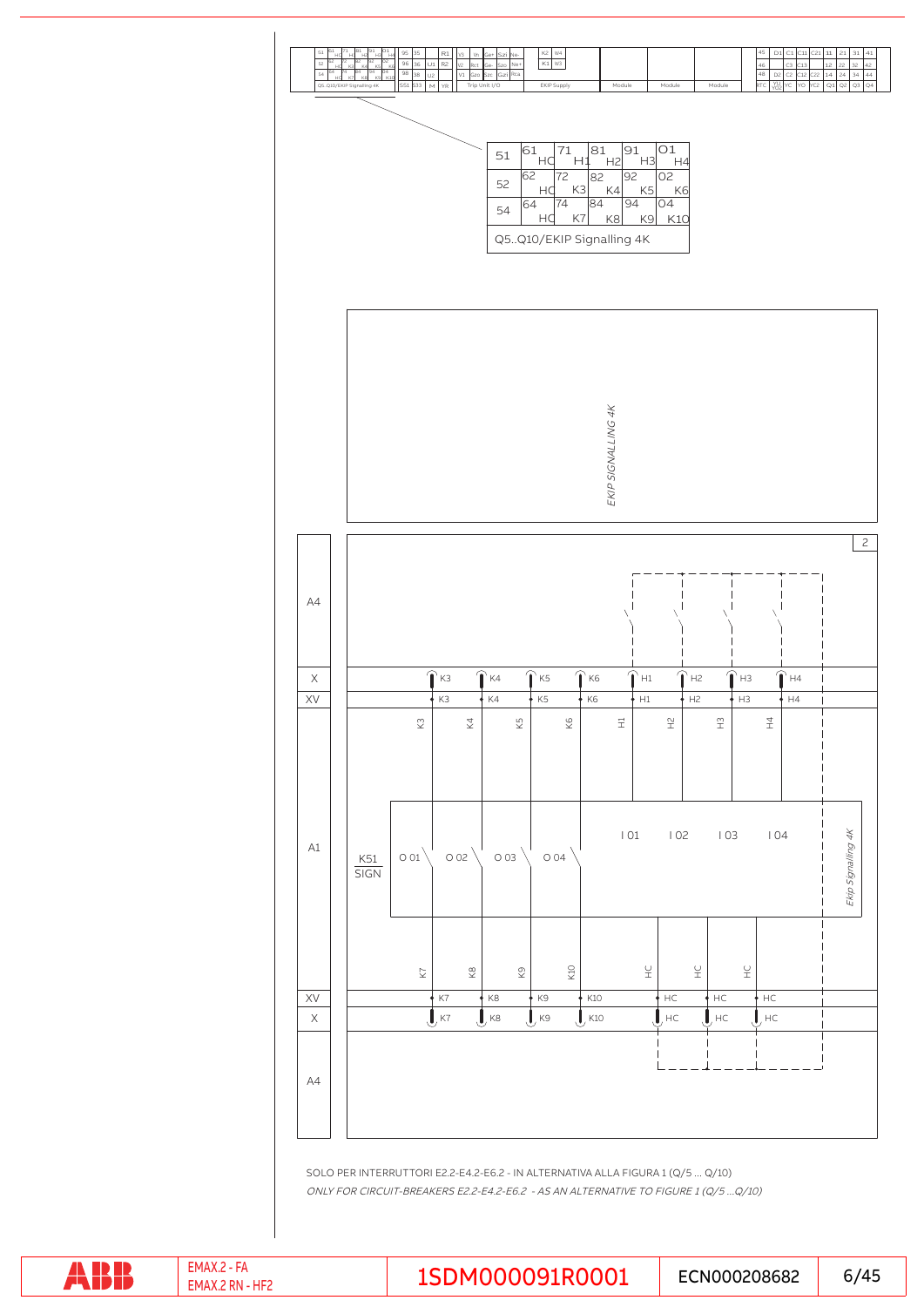

14(YR)-14A(S51/2) IN ALTERNATIVA TRA DI LORO 14(YR)-14A(S51/2) AS AN ALTERNATIVE TO EACH OTHER

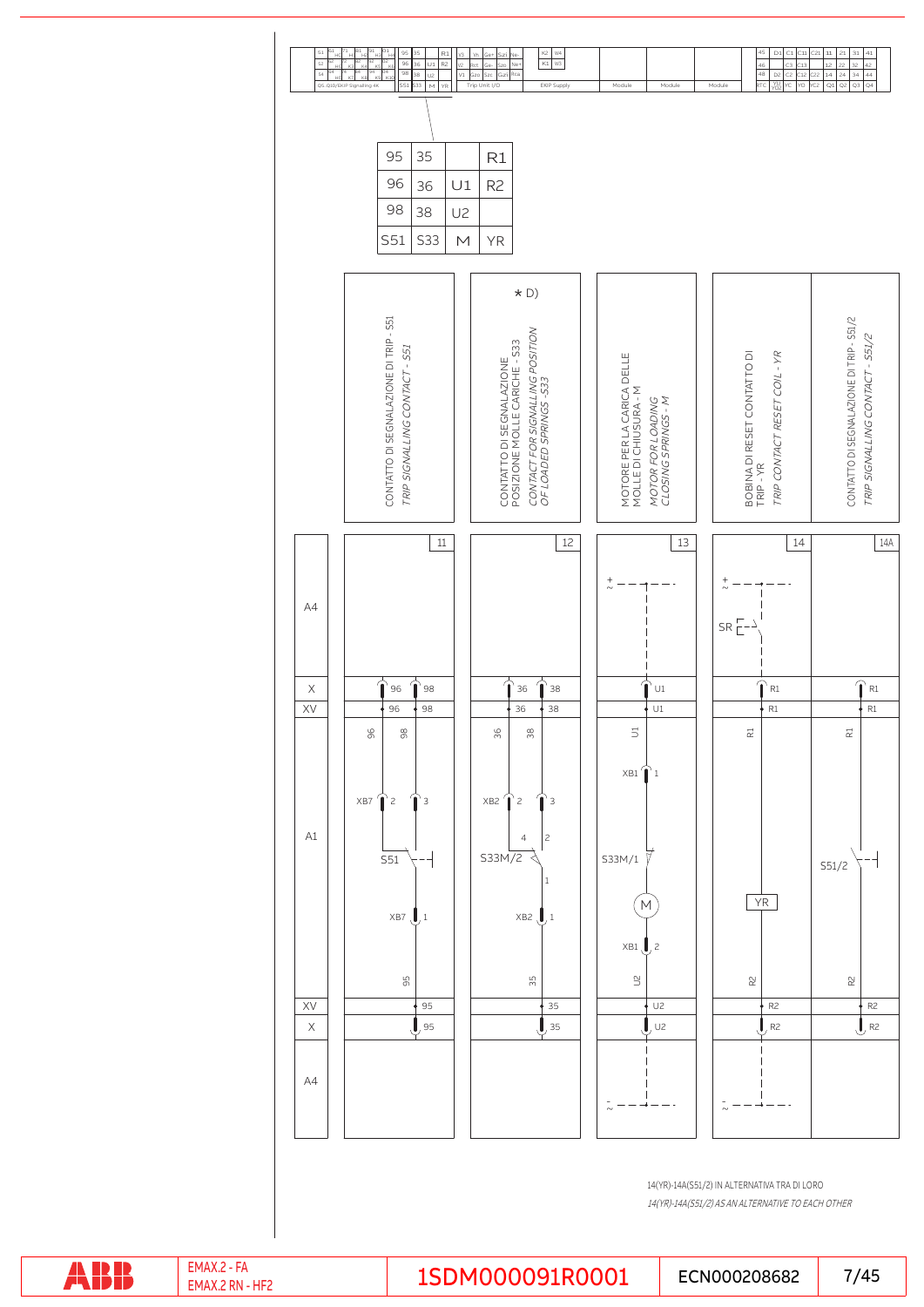

IN ALTERNATIVA TRA DI LORO ED ALLE FIGURE 22-23-23A (MEASUREMENT ENABLER/MEASURE ENABLER WITH VOLTAGE SOCKET)

AS AN ALTERNATIVE TO EACH OTHER OR TO FIGURES 22-23-23A (MEASUREMENT ENABLER/MEASURE<br>ENABLER WITH VOLTAGE SOCKET)

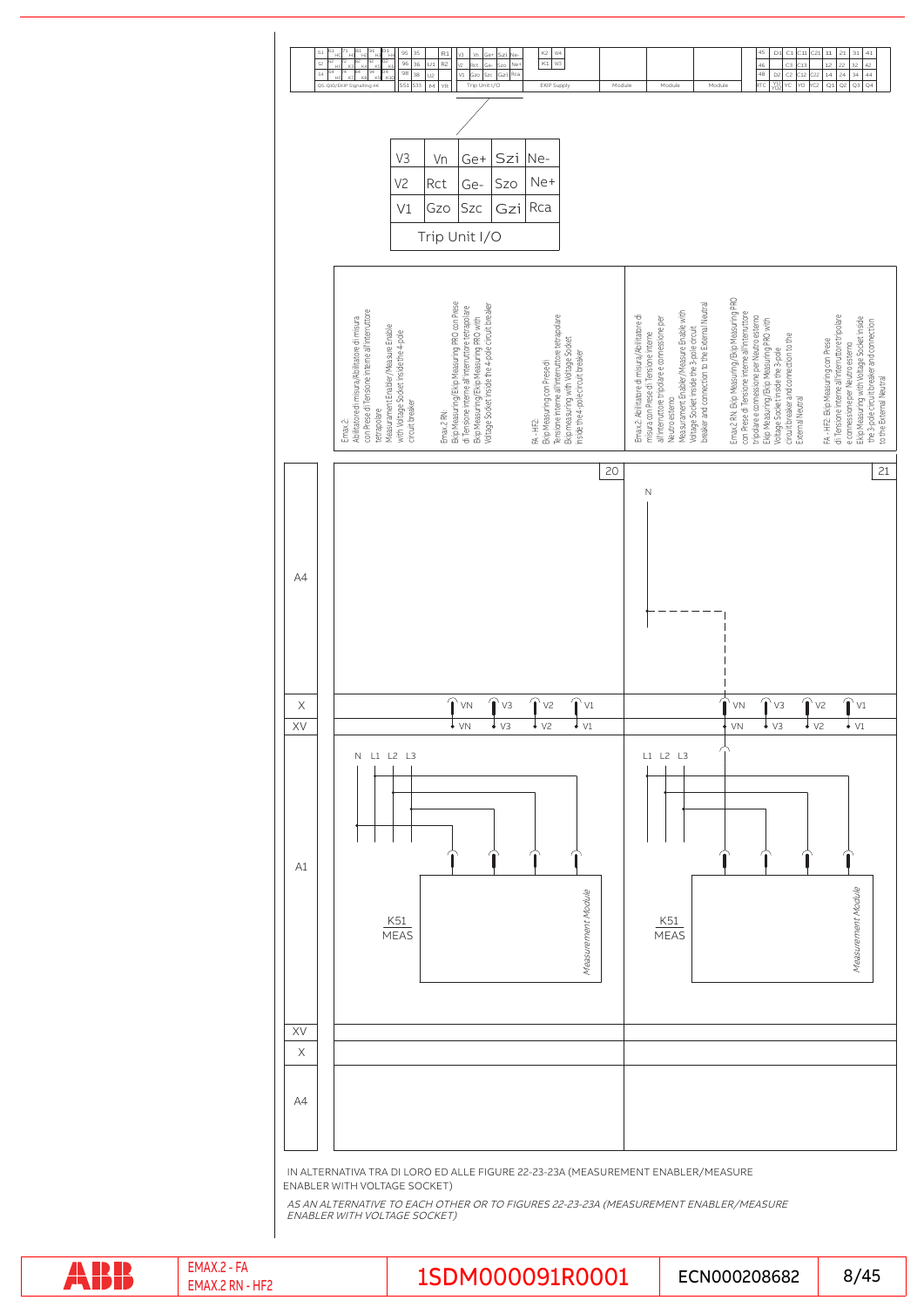

IN ALTERNATIVA TRA DI LORO ED ALLE FIGURE 20-21-23A (MEASUREMENT ENABLER/MEASURE ENABLER WITH VOLTAGE SOCKET)

AS AN ALTERNATIVE TO EACH OTHER OR TO FIGURES 20-21-23A (MEASUREMENT ENABLER/MEASURE ENABLER WITH VOLTAGE SOCKET)

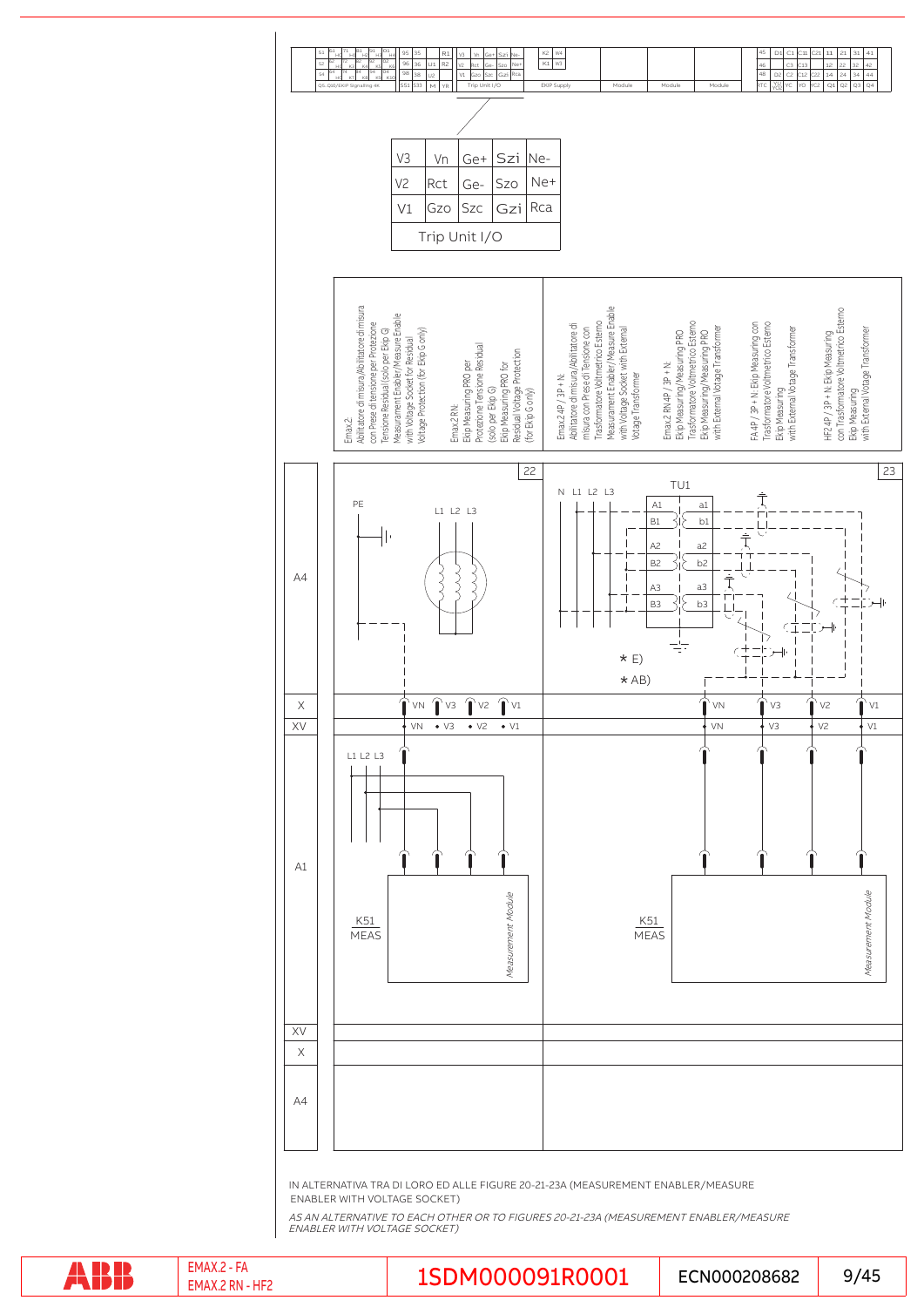

IN ALTERNATIVA ALLE FIGURE 20-21-22-23 (MEASUREMENT ENABLER/MEASURE ENABLER WITH VOLTAGE SOCKET)

AS AN ALTERNATIVE TO FIGURES 20-21-22-23 (MEASUREMENT ENABLER/MEASURE ENABLER WITH VOLTAGE SOCKET)

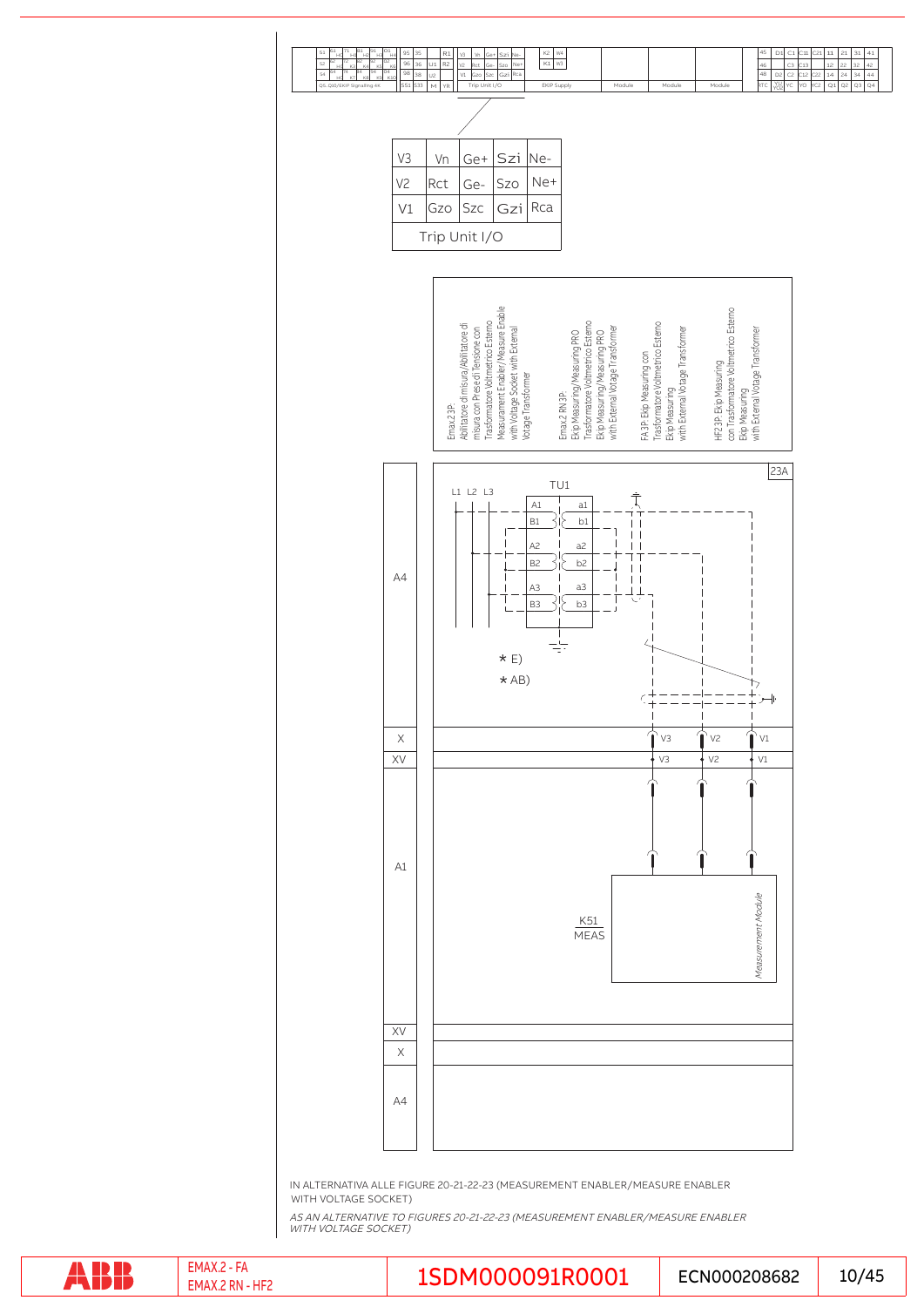

AS AN ALTERNATIVE TO EACH OTHER OR TO FIGURE 25

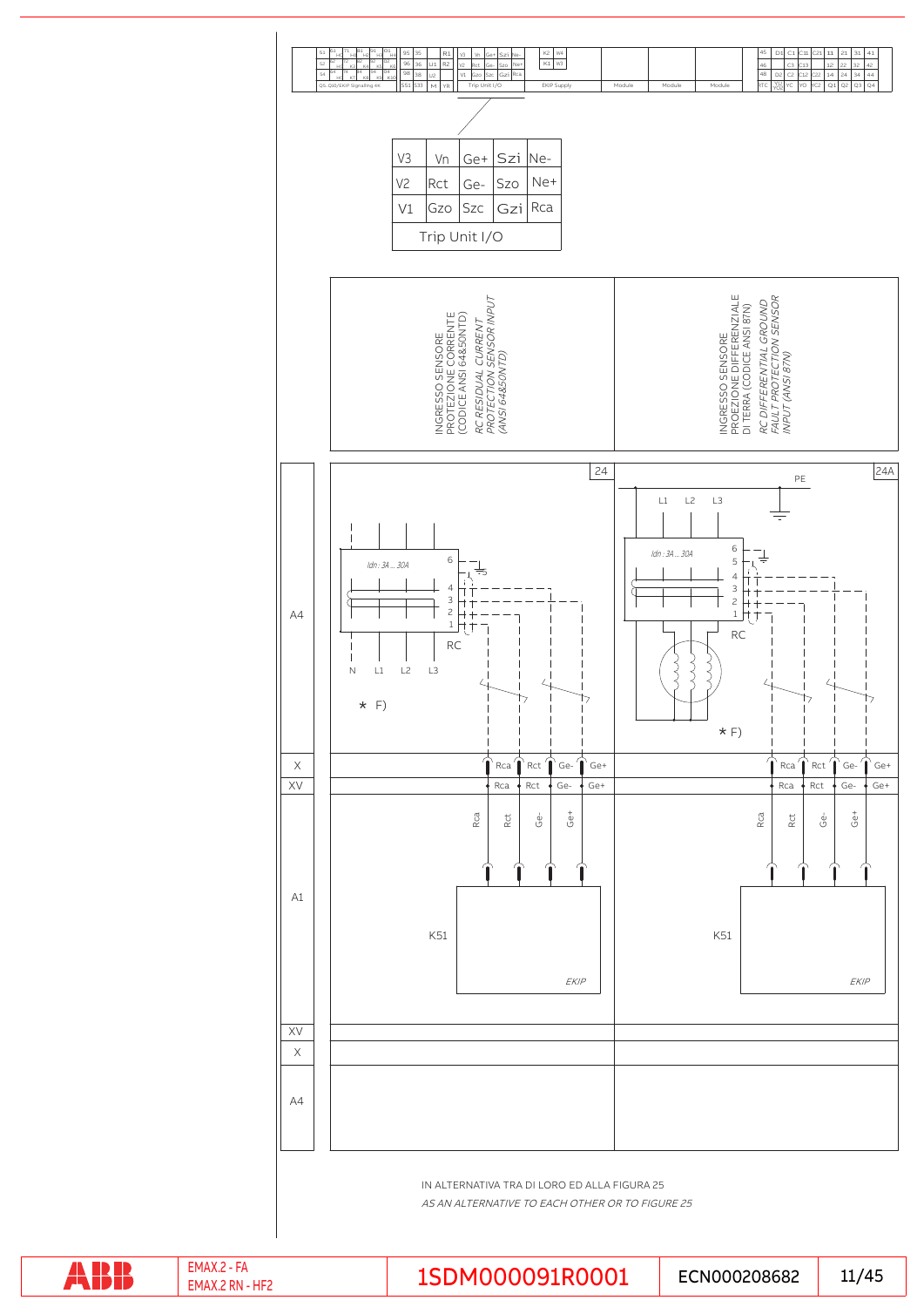

IN ALTERNATIVA ALLE FIGURA 24-24A

AS AN ALTERNATIVE TO FIGURES 24-24A

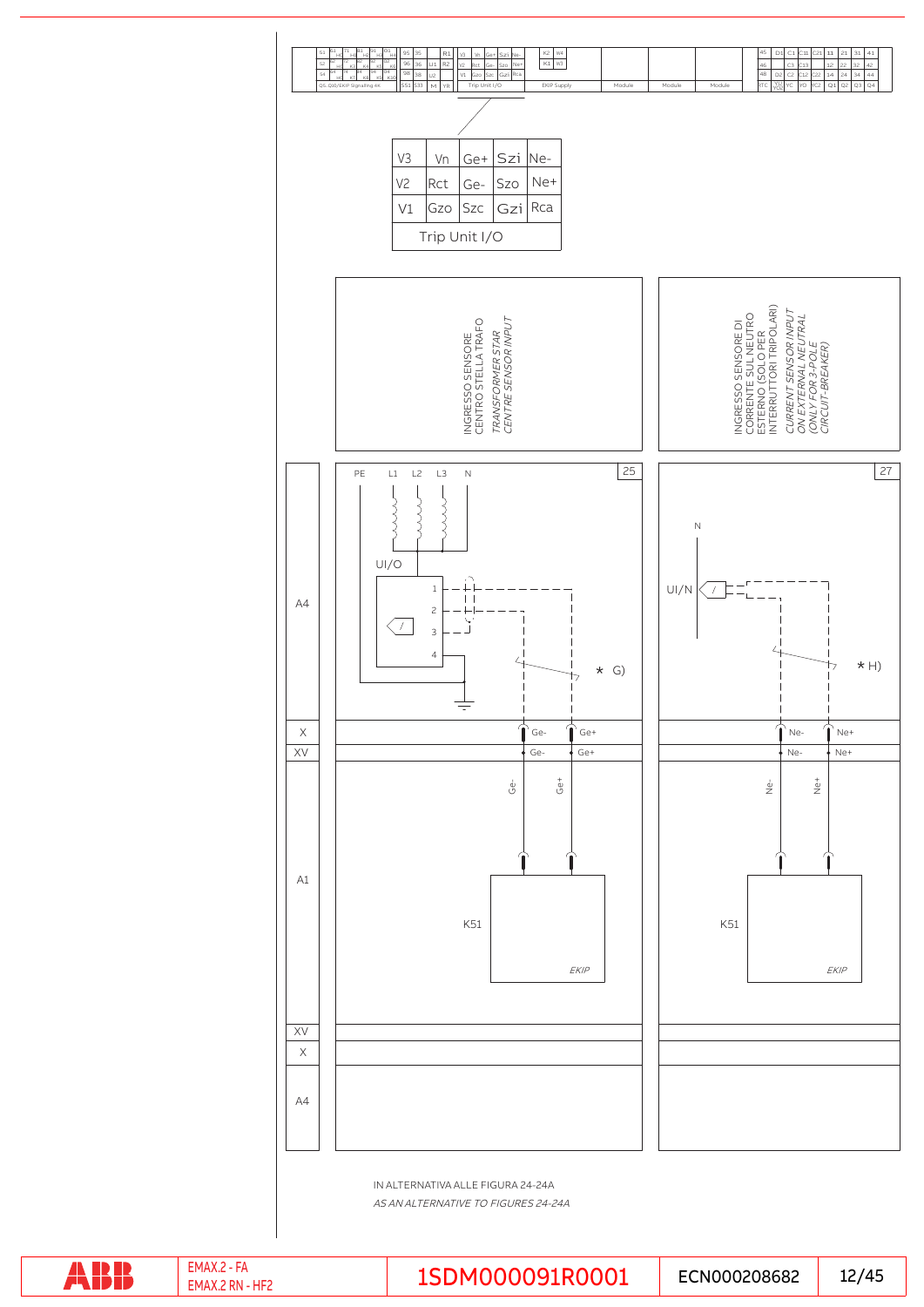

ABB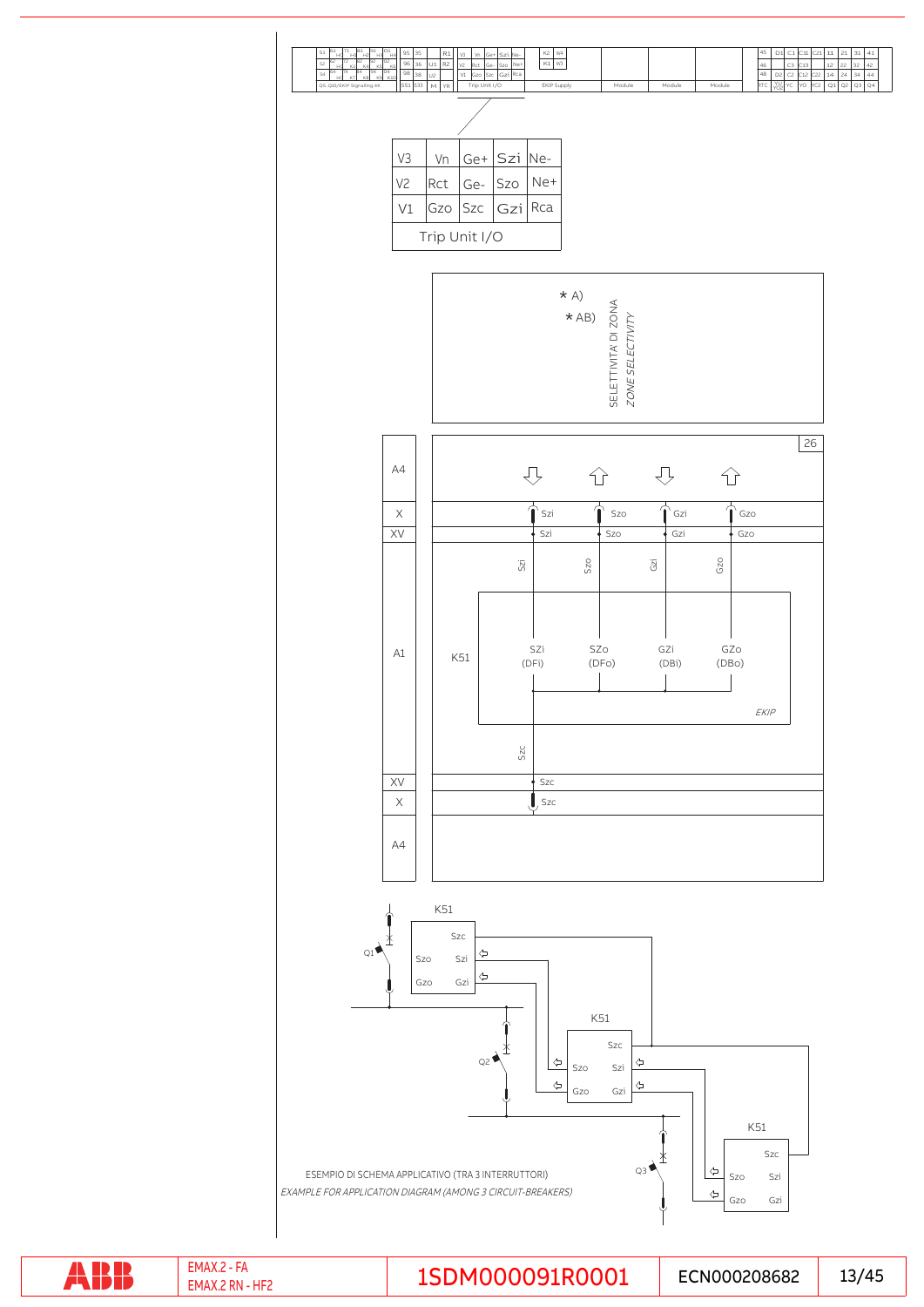

AS AN ALTERNATIVE TO FIGURE 32

ABB

EMAX.2 RN - HF2

EMAX.2 - FA EMAX.2 - FA EMAX.2 - FA ECNO00208682 | 14/45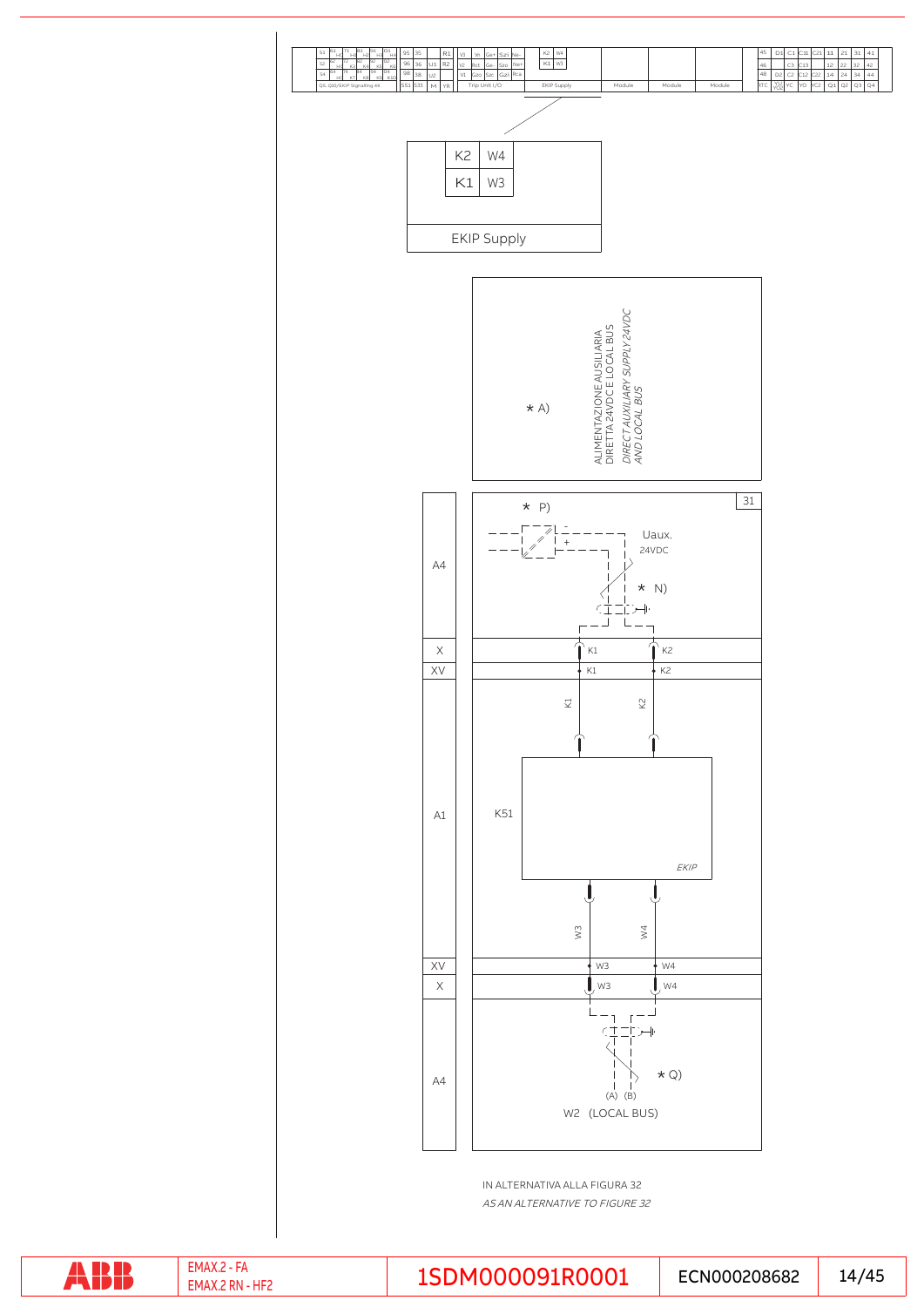

IN ALTERNATIVA ALLA FIGURA 31 AS AN ALTERNATIVE TO FIGURE 31

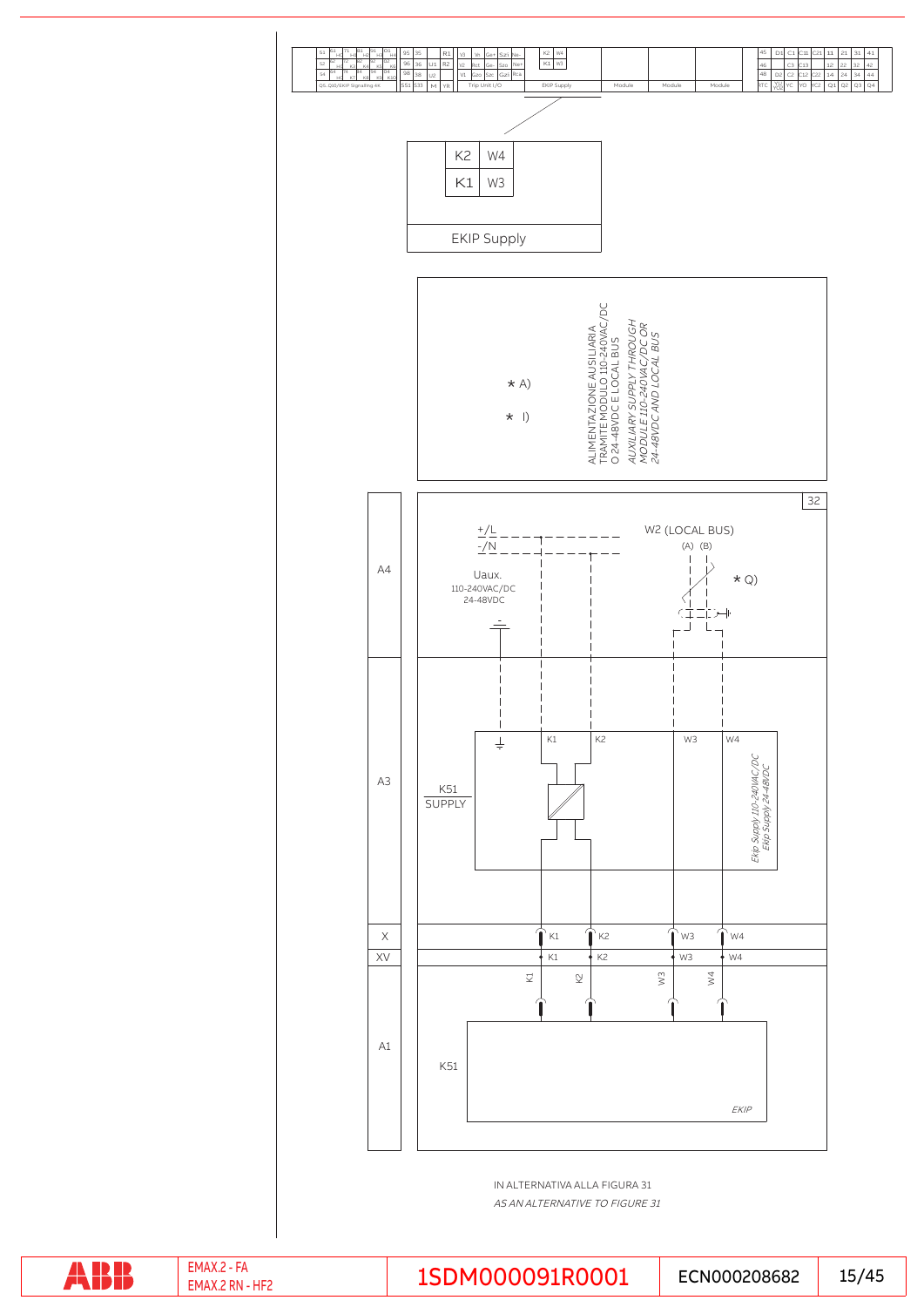

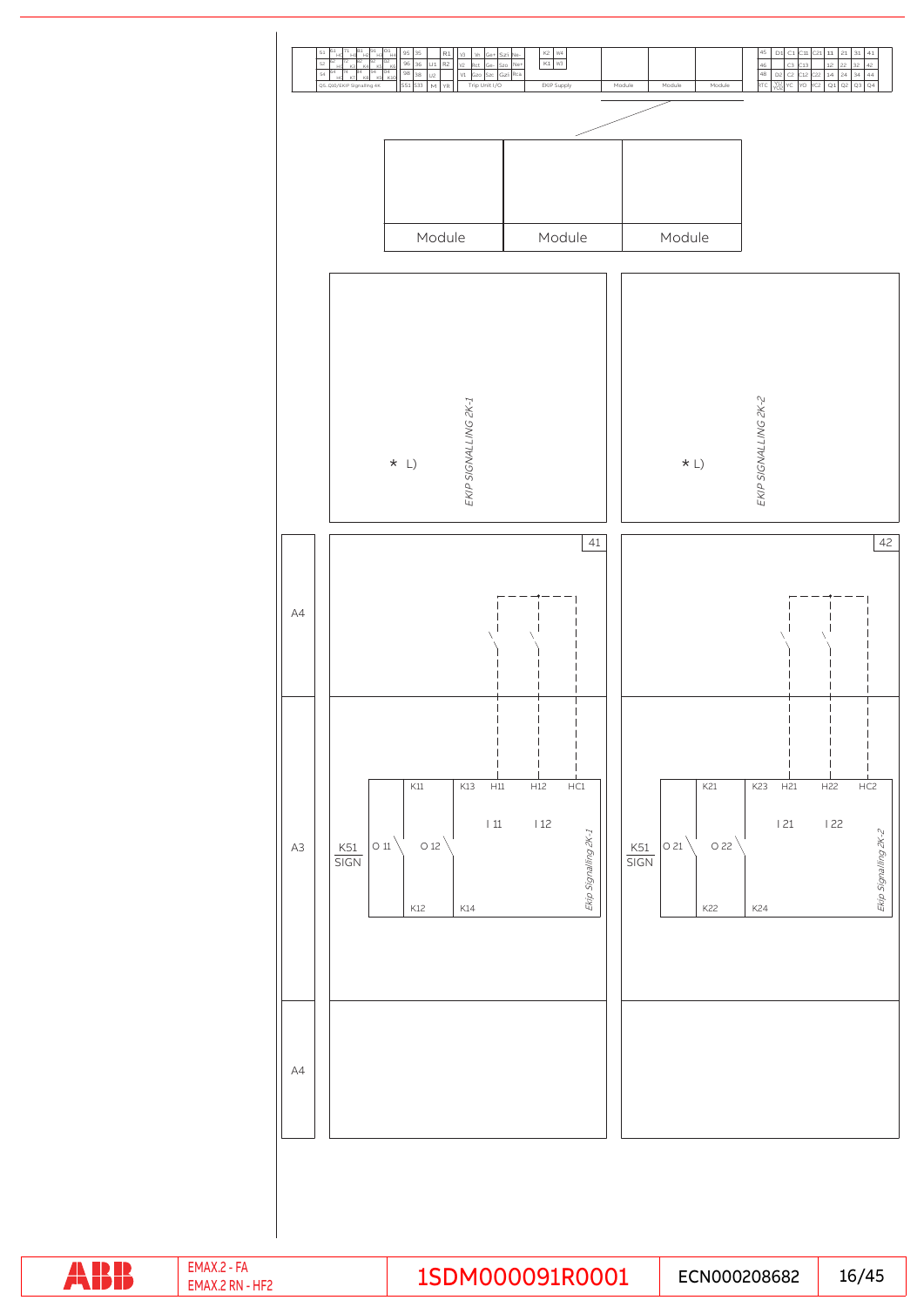

ABB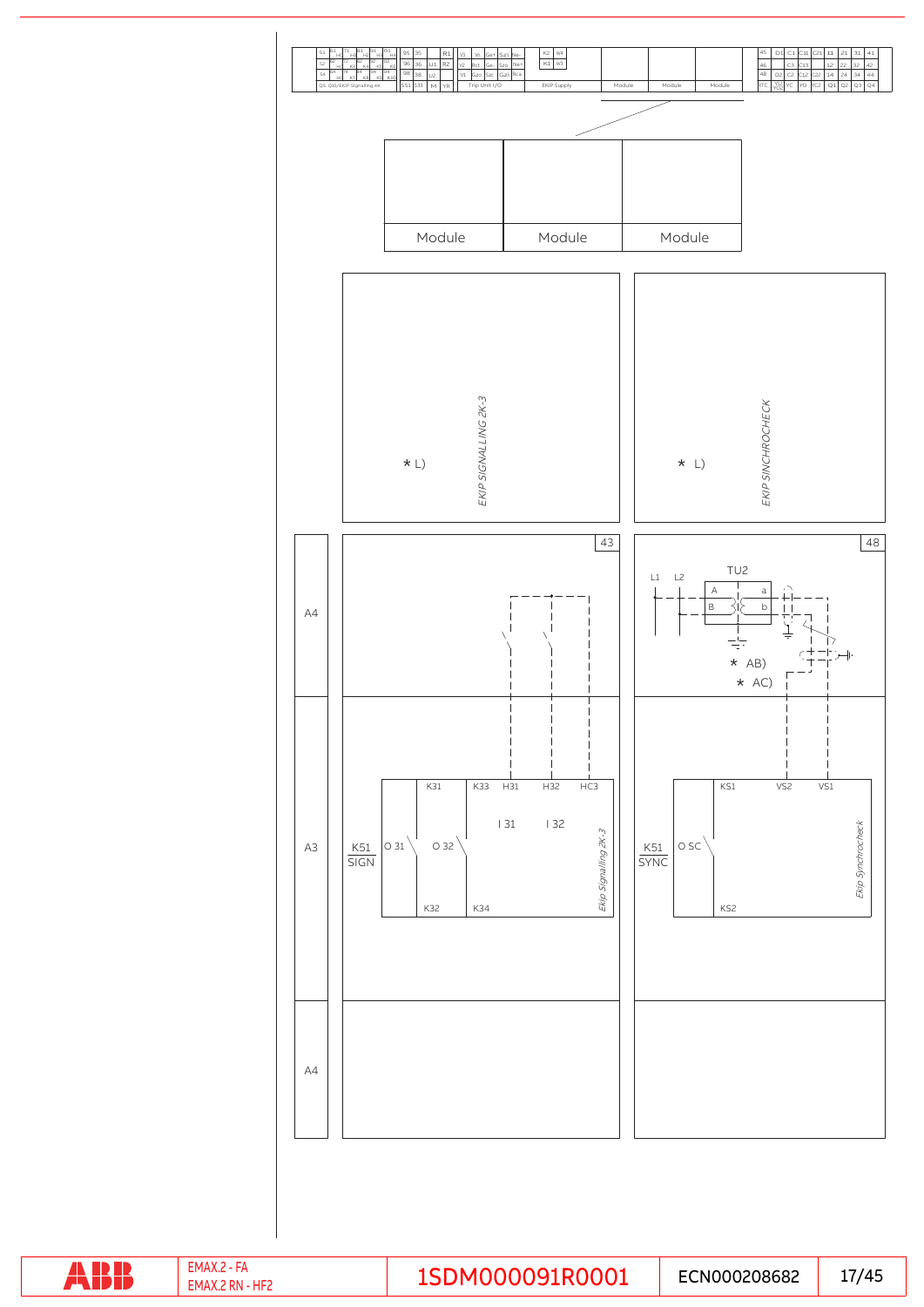

|  |  | EMAX.2<br>uг1<br>$2$ RN $\overline{a}$<br>EMAX. | 1SDM000091R0001 | ECN000208682 | 18/45 |
|--|--|-------------------------------------------------|-----------------|--------------|-------|
|--|--|-------------------------------------------------|-----------------|--------------|-------|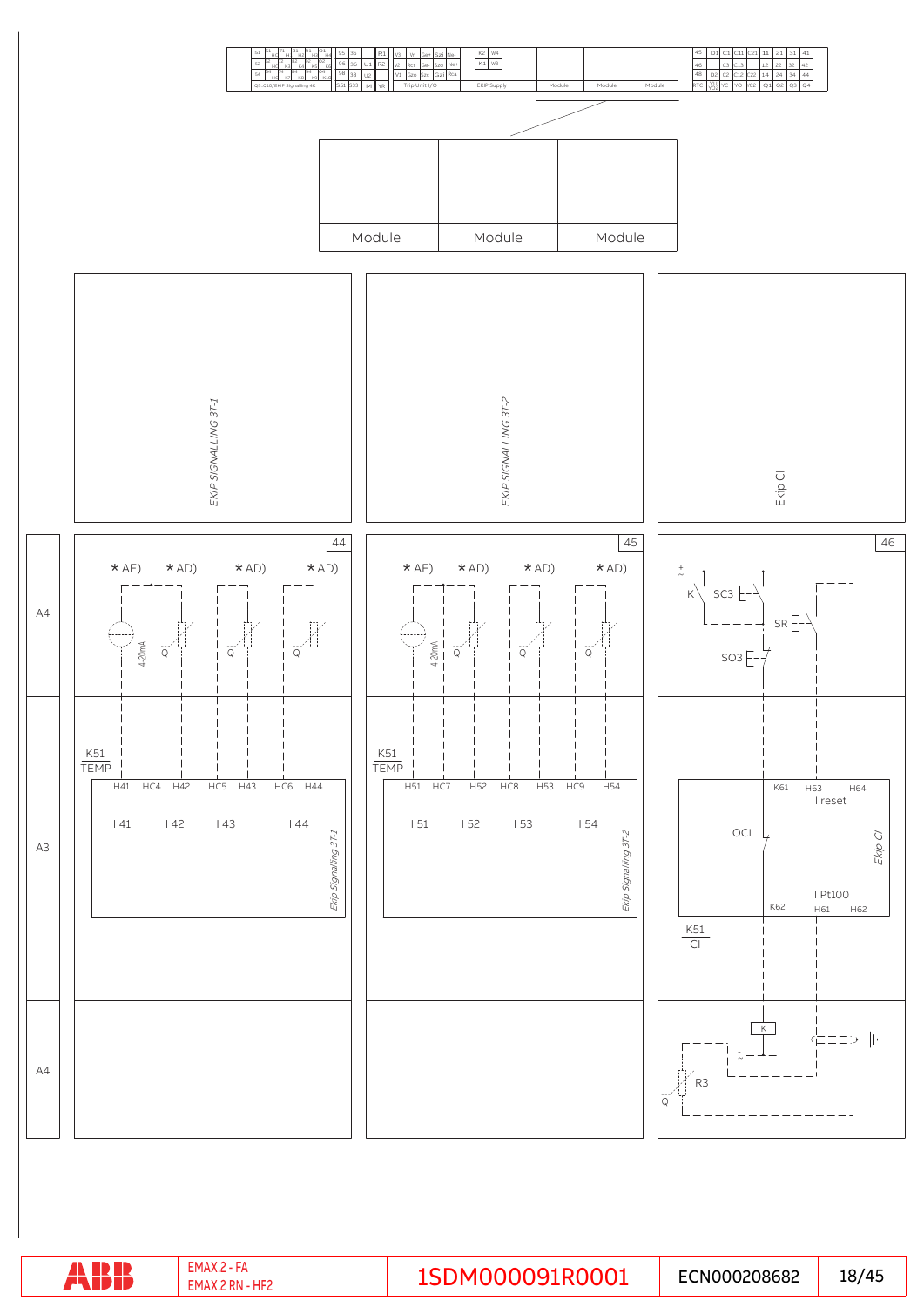

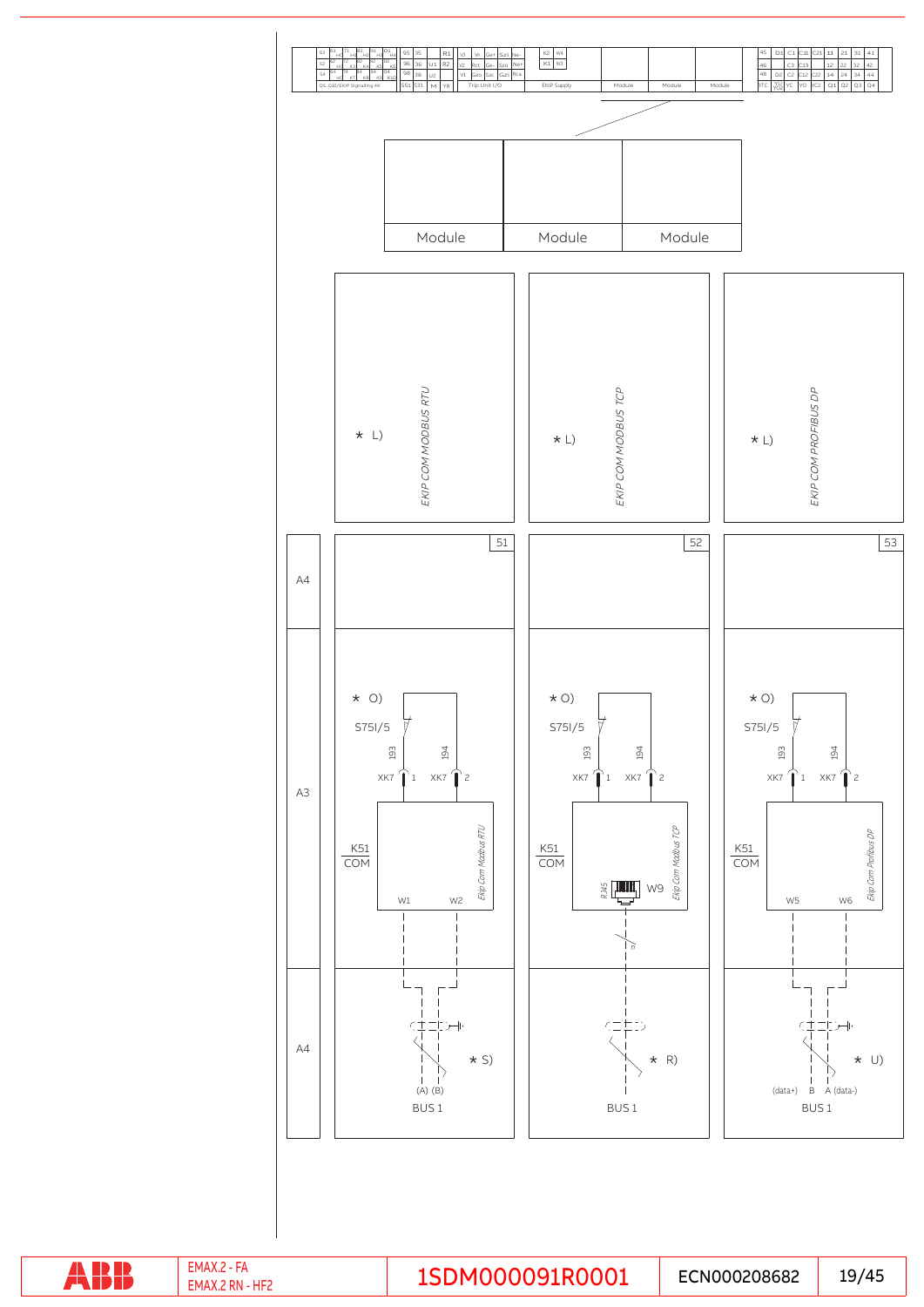

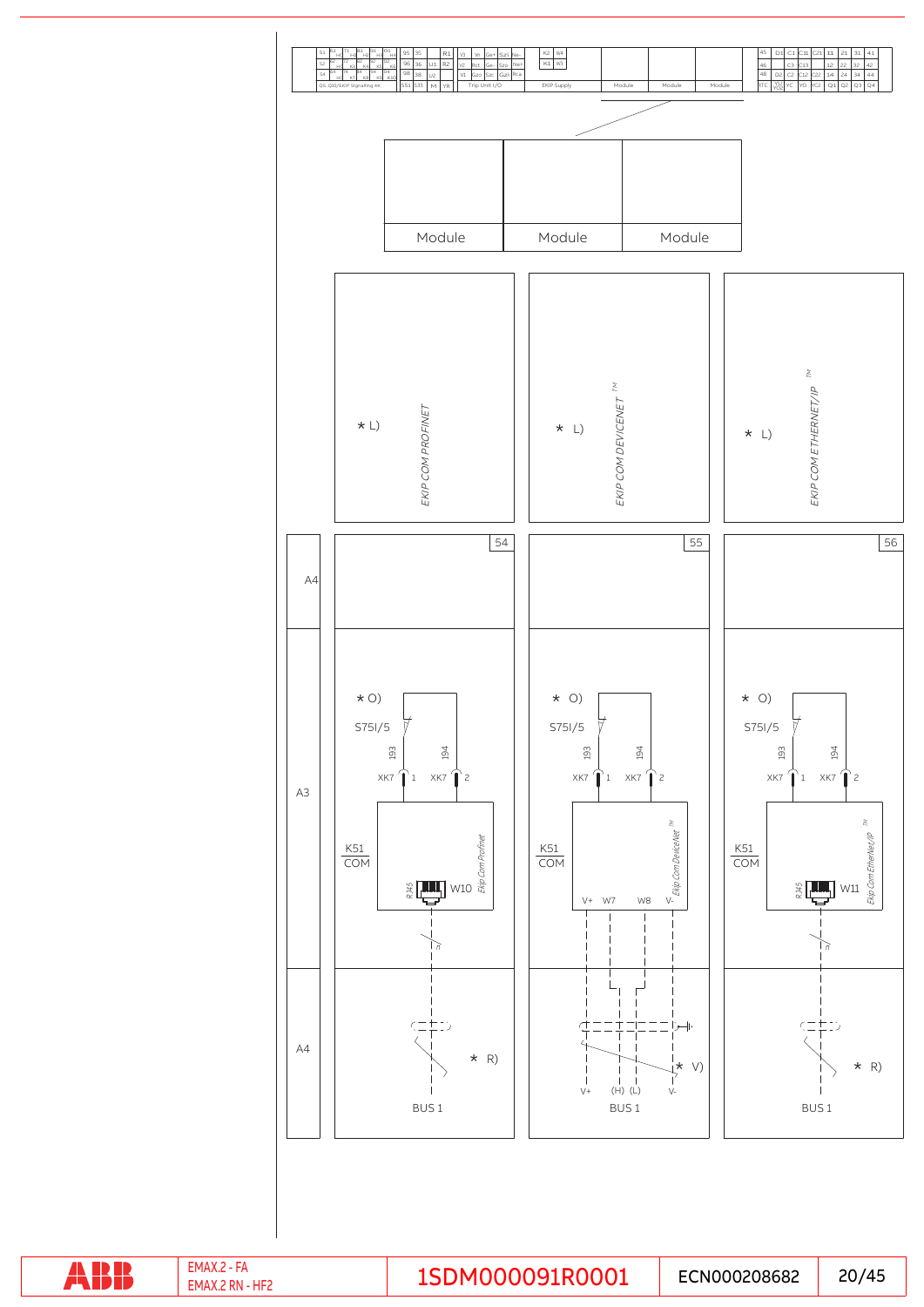

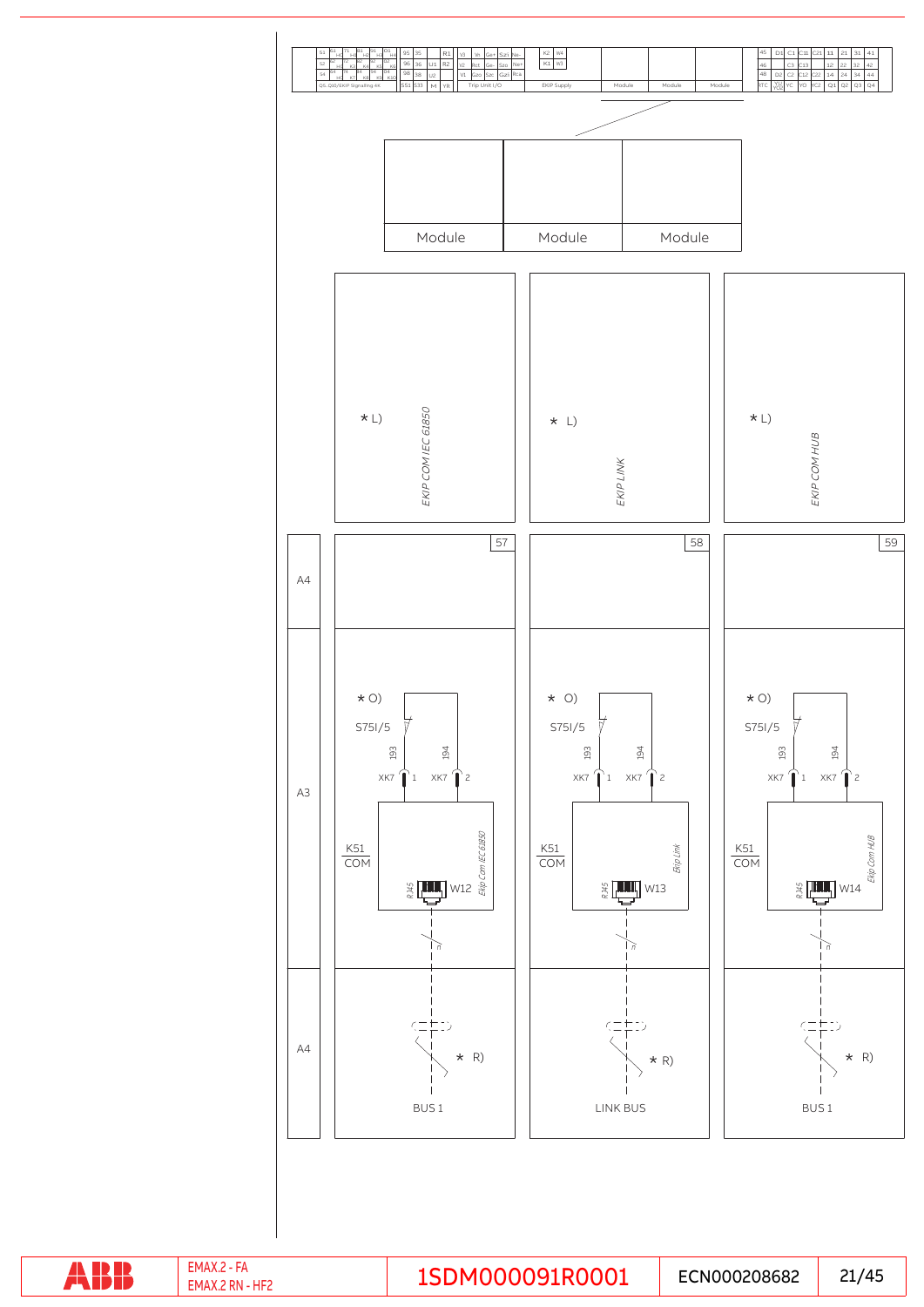

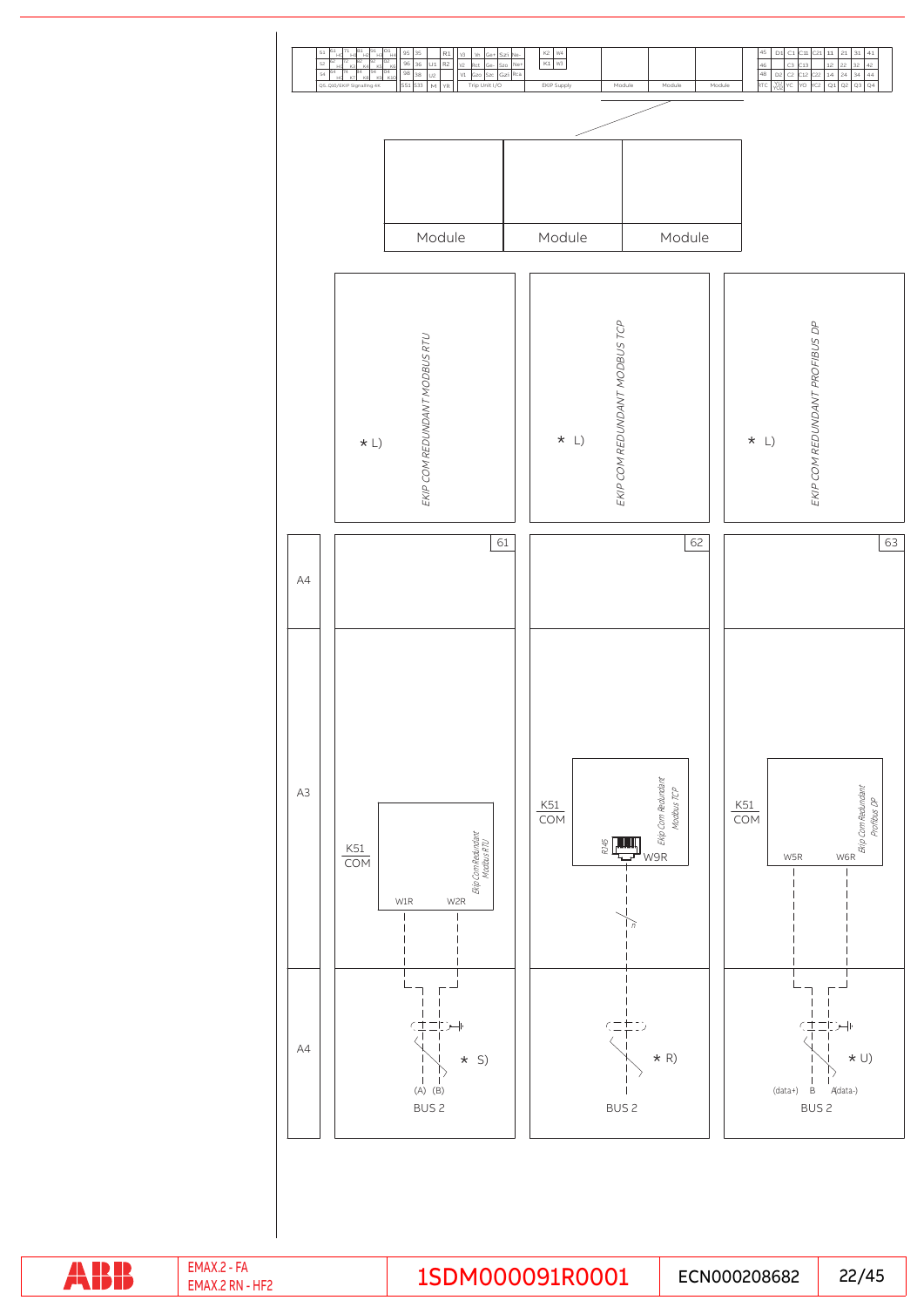

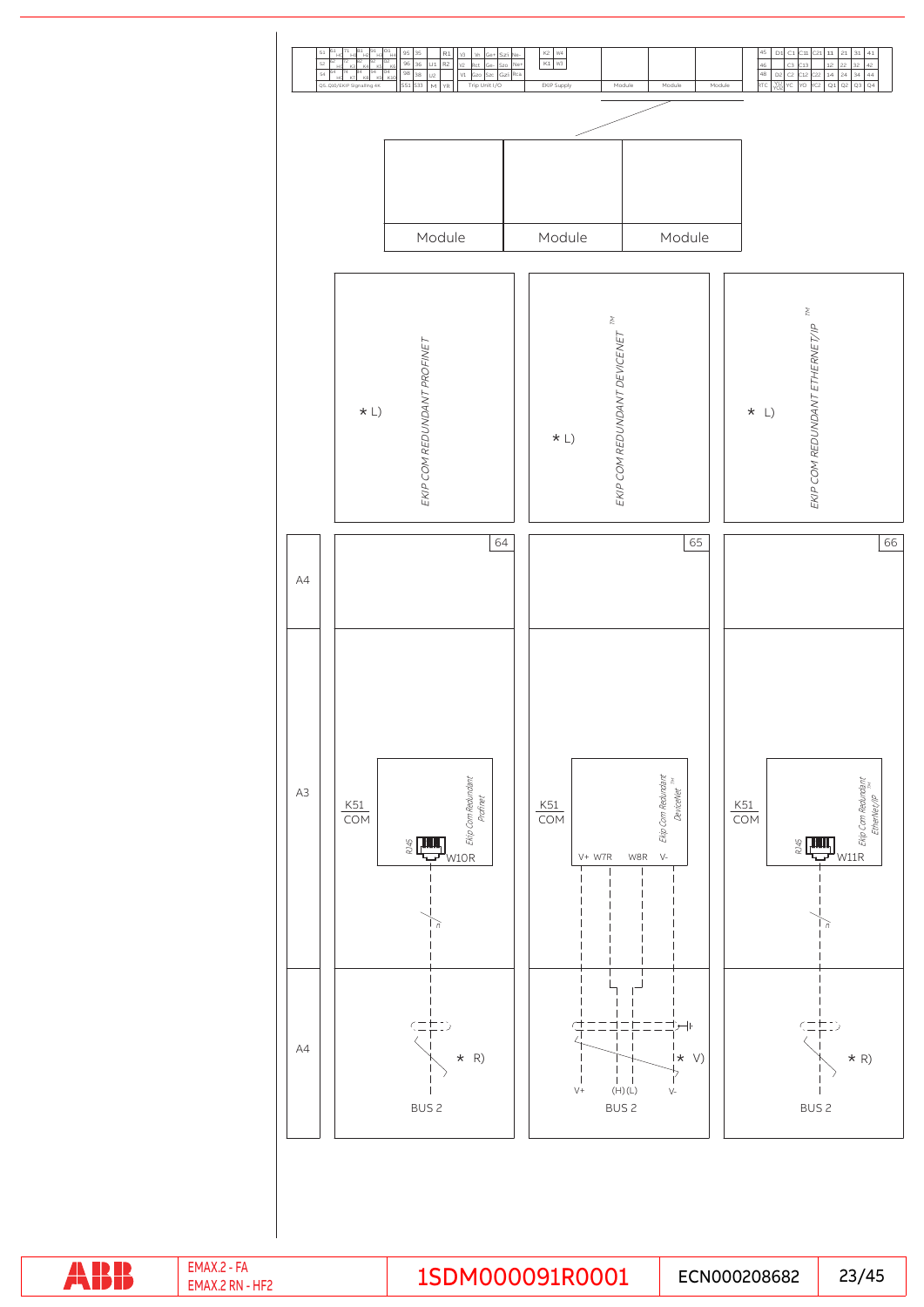

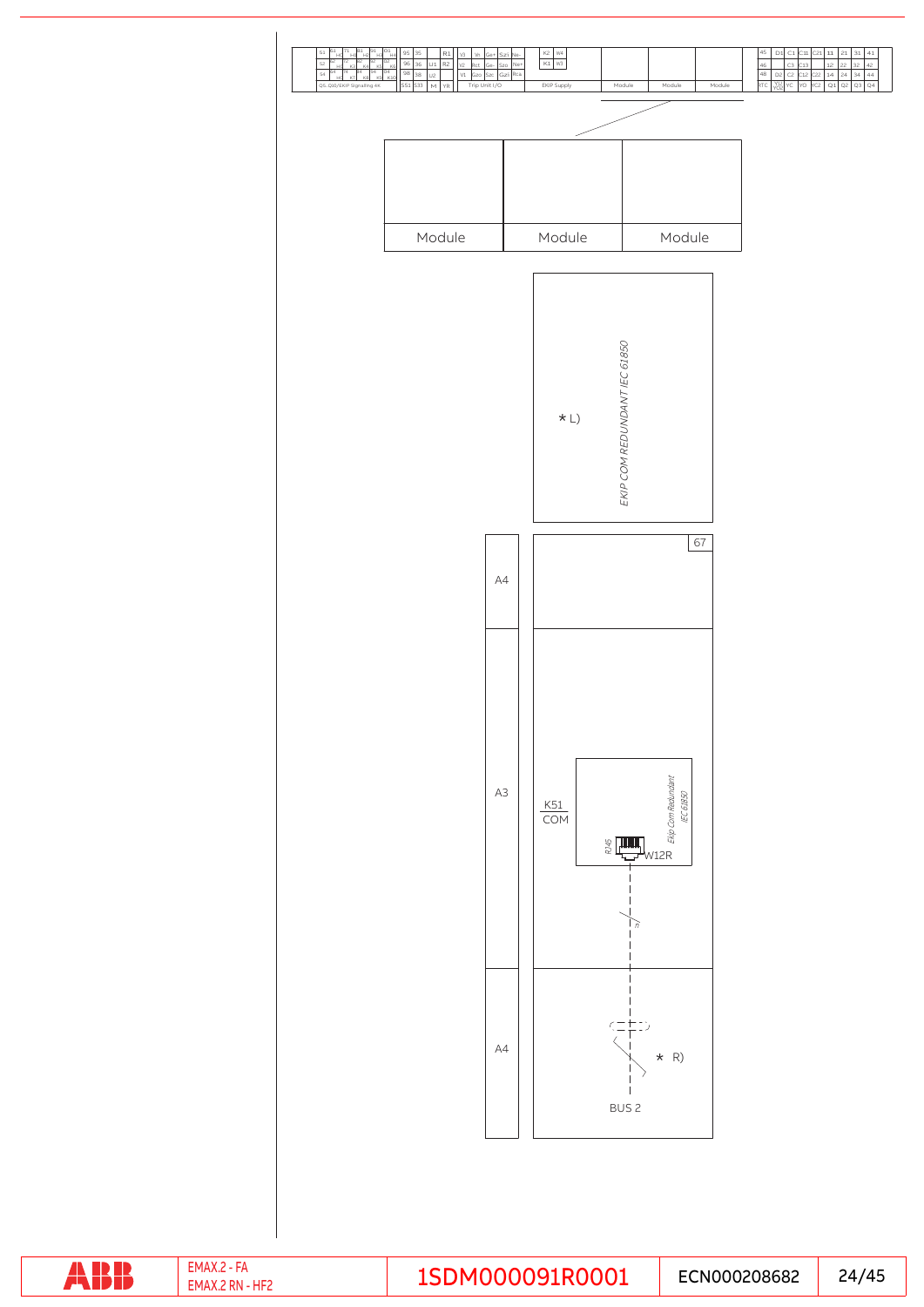

72(YO2)-73(YU)-74(YU,D) IN ALTERNATIVA TRA DI LORO 72(YO2)-73(YU)-74(YU,D) AS AN ALTERNATIVE TO EACH OTHER

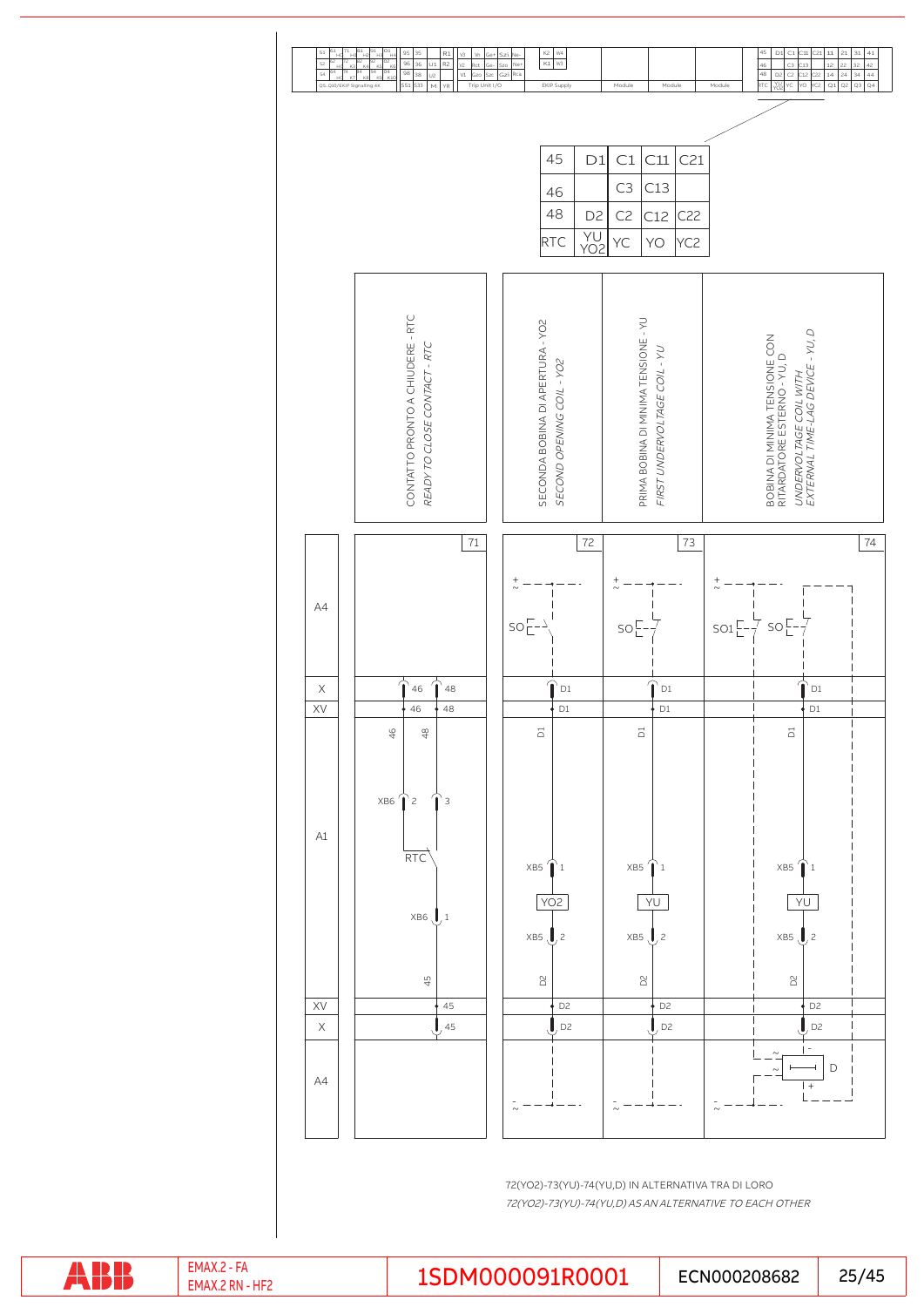

73A(YU2)-75(YO)-76(YO,EKIP COM ACTUATOR) IN ALTERNATIVA TRA DI LORO 73A(YU2)-75(YO)-76(YO,EKIP COM ACTUATOR) AS AN ALTERNATIVE TO EACH OTHER

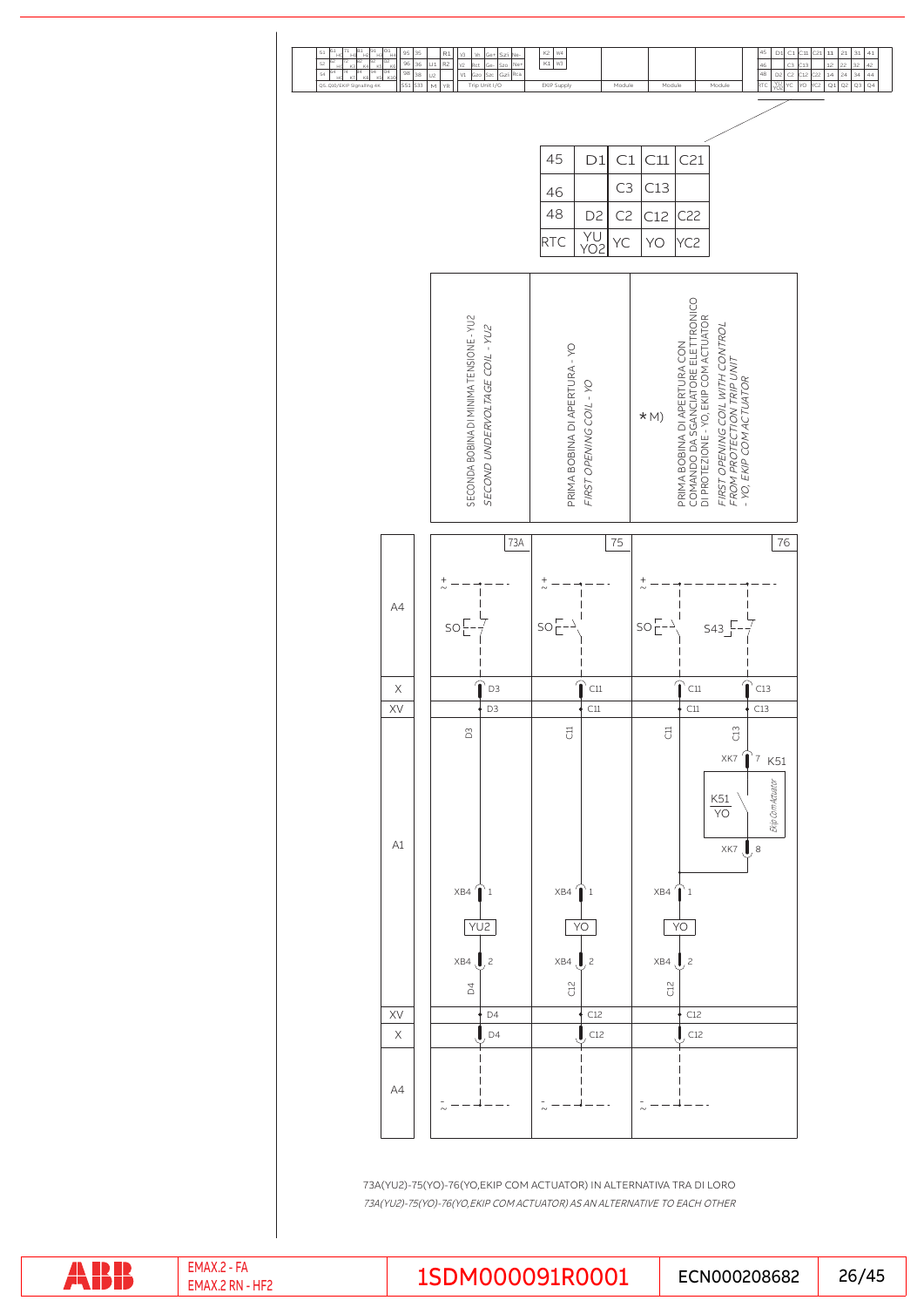

77(YC)-78(YC,EKIP COM ACTUATOR) AS AN ALTERNATIVE TO EACH OTHER 77(YC)-78(YC,EKIP COM ACTUATOR) IN ALTERNATIVA TRA DI LORO

79(YC2) ONLY FOR CIRCUIT-BREAKERS E2.2-E4.2-E6.2 79(YC2) SOLO PER INTERRUTTORI E2.2-E4.2-E6.2

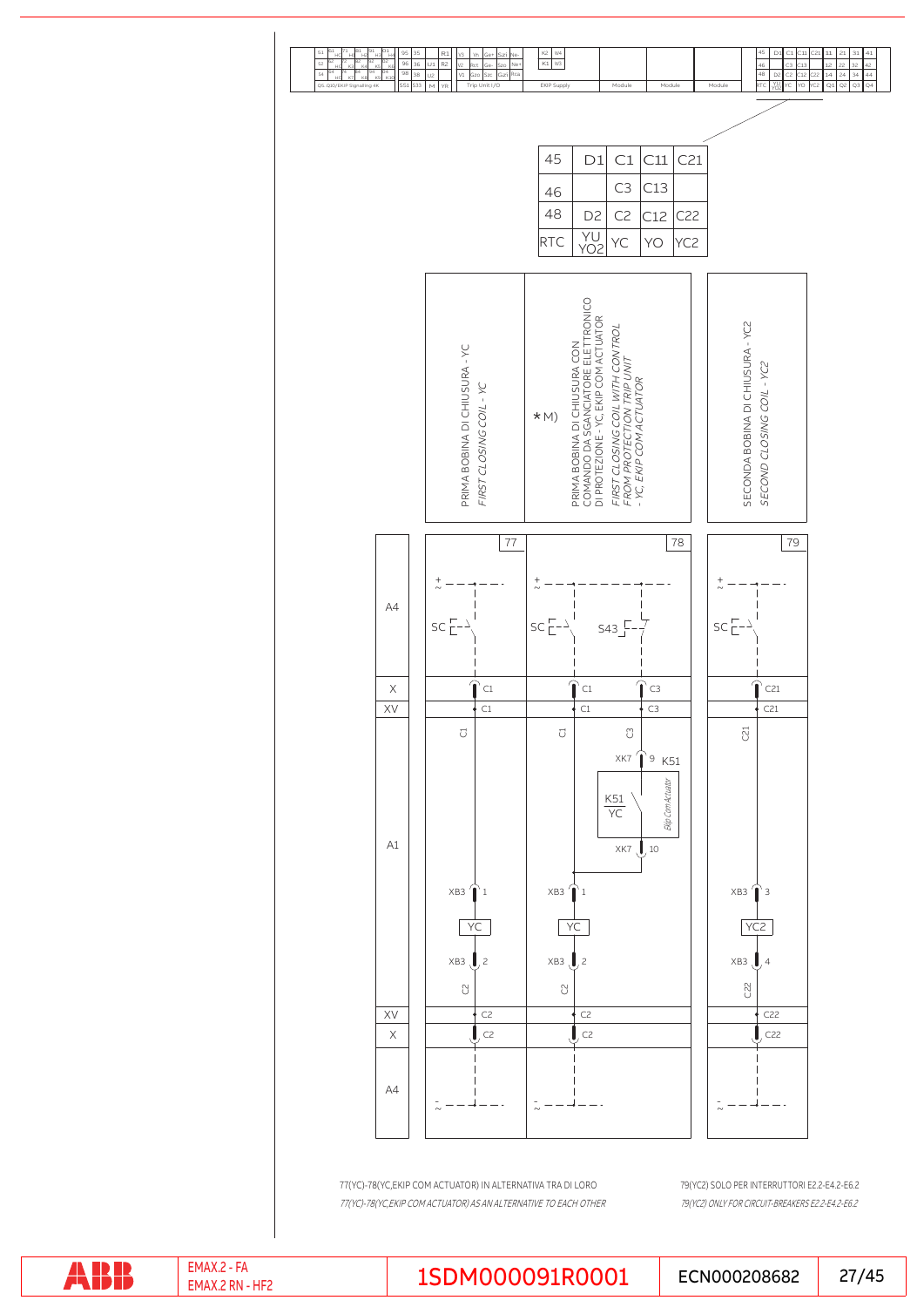| $\frac{5}{4}$<br>$^{51}$<br>$\bar{a}$<br>95<br>35<br>$\mathsf{R}1$<br>96<br>52<br>36<br>$_{\cup1}$<br>$\mathsf{R}2$<br>98<br>$\overline{38}$<br>54<br>U <sub>2</sub><br><b>S33</b><br>$\mathop{\mathsf{M}}\nolimits$<br>Q5Q10/EKIP Signalling 4K<br>551<br>$\forall \mathsf{R}$ | K2<br>45<br>$\mathsf{D}1$<br>$_{\rm C1}$<br>$\mathbf{11}$<br>W <sub>4</sub><br>$_{\rm C11}$<br>C21<br>V3<br>Vn<br>Ge+<br>Ne-<br>Szi<br>$K1$ W3<br>Ne+<br>V2<br>$rac{46}{48}$<br>Rct<br>Szo<br>C <sub>3</sub><br>13<br>Ge-<br>$\vee\!\!1$<br>Gzi<br>Rca<br>D <sub>2</sub><br>C2<br>C12<br>$\frac{1}{2}$<br>Gzo<br>Szc<br>RTC<br>YU<br>YO2<br>YC<br>$\overline{YQ}$<br>Trip Unit I/O<br>EKIP Supply<br>Module<br>Module<br>Module | $\mathbf{21}$<br>$\overline{31}$<br>$\begin{array}{ c c c c }\n\hline\n12 & 22 & 32 \\ \hline\n14 & 24 & 34 \\ \hline\n\hline\n\text{Q1} & \text{Q2} & \text{Q1} & \text{Q2} & \text{Q2} \\ \hline\n\end{array}$ |
|---------------------------------------------------------------------------------------------------------------------------------------------------------------------------------------------------------------------------------------------------------------------------------|---------------------------------------------------------------------------------------------------------------------------------------------------------------------------------------------------------------------------------------------------------------------------------------------------------------------------------------------------------------------------------------------------------------------------------|------------------------------------------------------------------------------------------------------------------------------------------------------------------------------------------------------------------|
|                                                                                                                                                                                                                                                                                 | 21<br>31<br>41<br>11<br>12<br>32<br>42<br>22<br>24<br>34<br>44<br>14<br>Q <sub>2</sub><br>Q1<br>Q3<br>Q4                                                                                                                                                                                                                                                                                                                        |                                                                                                                                                                                                                  |
|                                                                                                                                                                                                                                                                                 | OPEN/CLOSED AUXILIARY CONTACTS<br>OF CIRCUIT-BREAKER (FIRST SET)<br>CONTATTI AUSILIARI APERTO/CHIUSO<br>DELL'INTERRUTTORE (PRIMO SET)                                                                                                                                                                                                                                                                                           |                                                                                                                                                                                                                  |
| AA                                                                                                                                                                                                                                                                              | 81<br>$\star$ B)                                                                                                                                                                                                                                                                                                                                                                                                                |                                                                                                                                                                                                                  |
| $\times$<br>XV                                                                                                                                                                                                                                                                  | $\bigcap_{12}$<br>$\hat{\mathbf{r}}$ 22<br>$\mathbf \Omega$<br>$\bigcap$ 44<br>$\bigcap_{14}$<br>$\mathbf{\widehat{T}}$ 24<br>$\bigcap_{32}$<br>$\bigcap$ 34<br>42<br>$12$<br>22<br>24<br>34<br>42<br>14<br>32<br>44<br>42<br>44<br>$\overline{4}$<br>$\,{}^{24}$<br>$\stackrel{\sim}{4}$<br>$\mathop\simeq\limits_{\textstyle\sim}$<br>22<br>32                                                                                |                                                                                                                                                                                                                  |
| $\mathsf{A}1$                                                                                                                                                                                                                                                                   | Q/1<br>Q/2<br>Q/3<br>$\overline{Q/4}$                                                                                                                                                                                                                                                                                                                                                                                           |                                                                                                                                                                                                                  |
| XV<br>$\mathsf X$                                                                                                                                                                                                                                                               | $\Xi$<br>$\overleftrightarrow{+}$<br>$\Xi$<br>$\overline{\sim}$<br>$21$<br>$\frac{31}{1}$<br>$\frac{1}{2}$<br>$41\,$<br>, 31<br>$\mathbf{J}$ 11<br>$\mathbf{J}$ <sub>21</sub><br>J<br>,41                                                                                                                                                                                                                                       |                                                                                                                                                                                                                  |
| AA                                                                                                                                                                                                                                                                              |                                                                                                                                                                                                                                                                                                                                                                                                                                 |                                                                                                                                                                                                                  |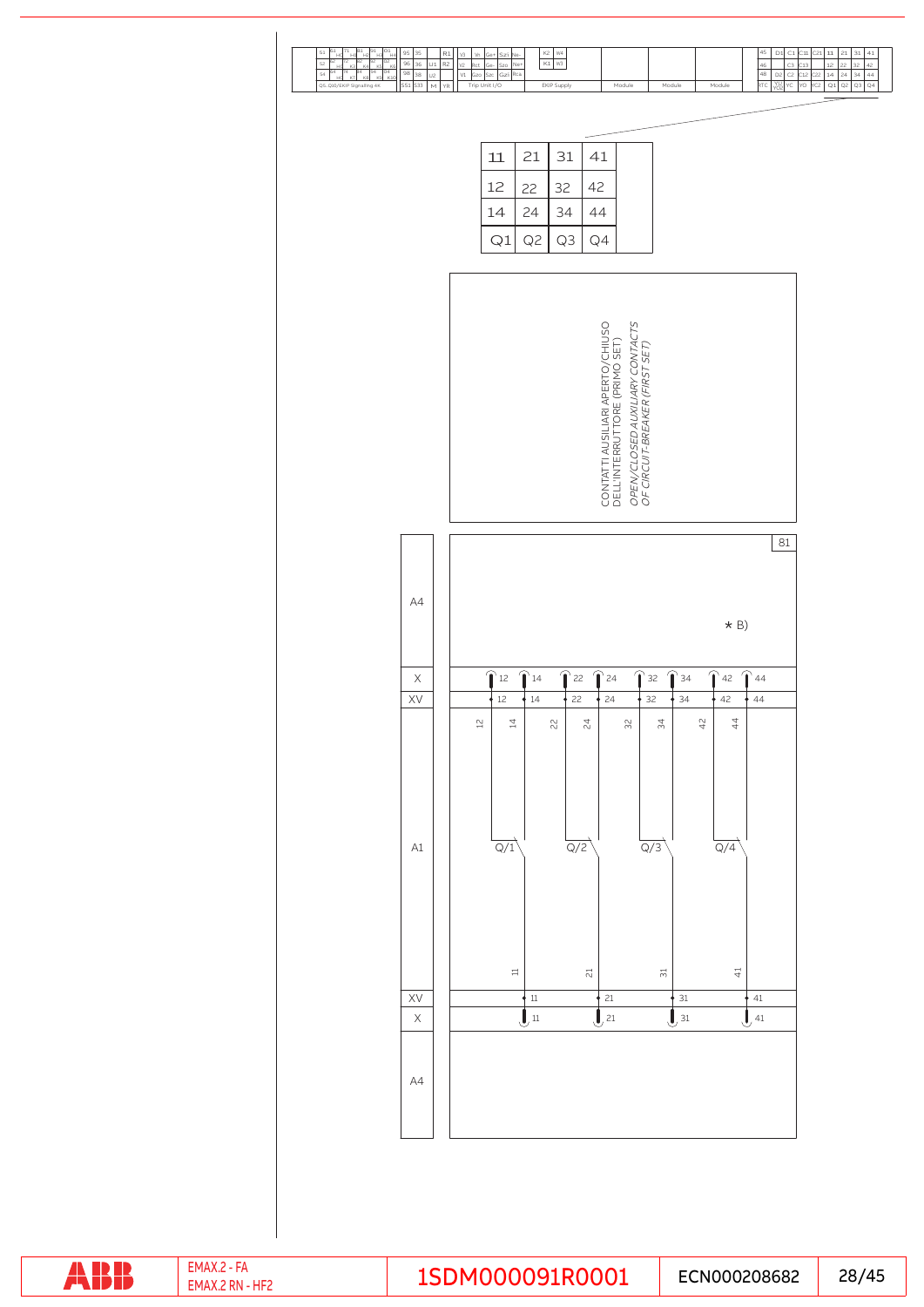|    | SUPPLEMENTARI ESTERNI ALL'INTERRUTTORE<br>SUPPLEMENTARY OPEN/CLOSED AUXILIARY<br>CONTACTS OUTSIDE THE CIRCUIT-BREAKER<br>CONTATTI AUSILIARI APERTO/CHIUSO |
|----|-----------------------------------------------------------------------------------------------------------------------------------------------------------|
| A4 | 91<br>Q/19                                                                                                                                                |

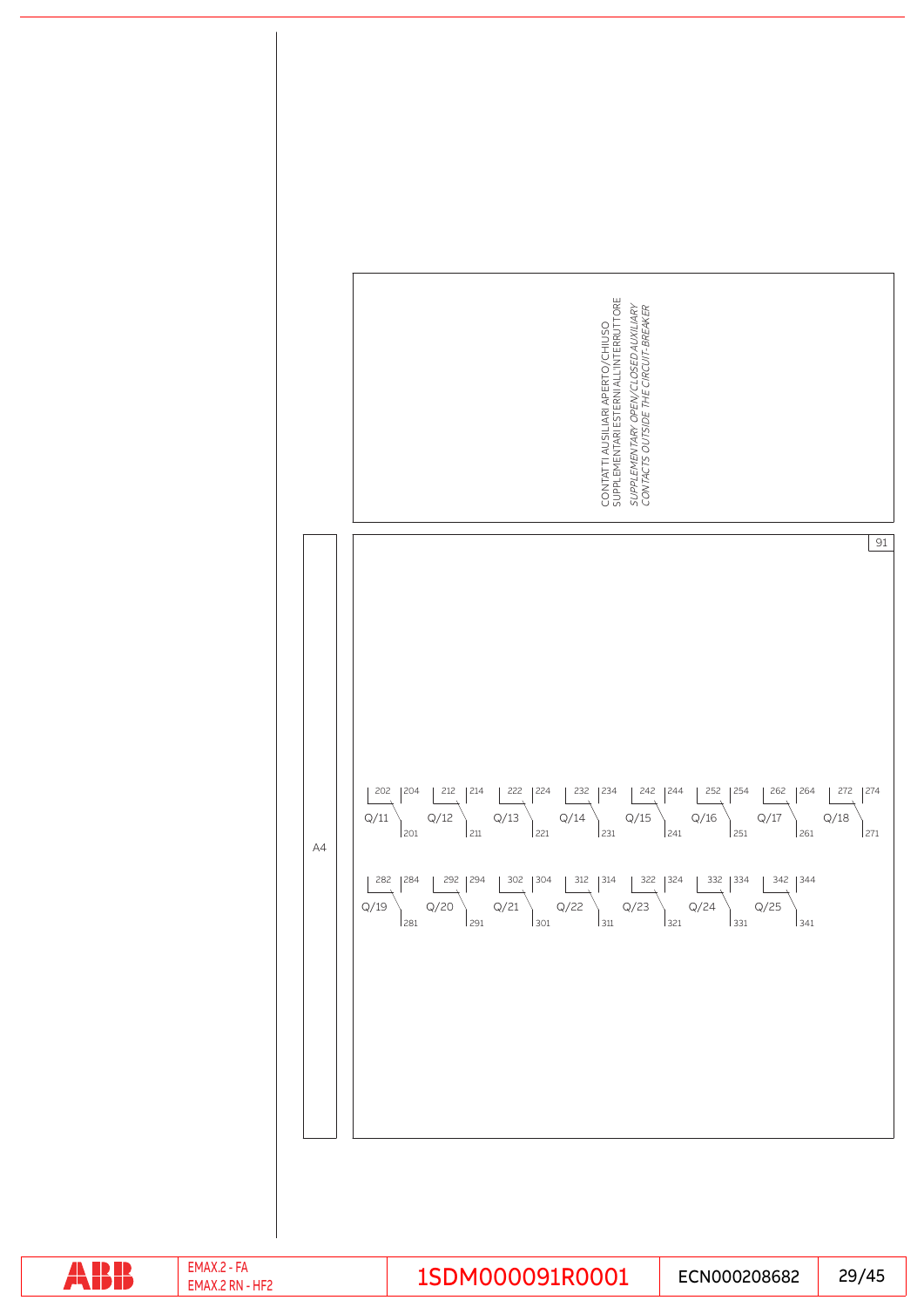

ONLY FOR CIRCUIT-BREAKERS E1.2 IN WITHDRAWABLE VERSION SOLO PER INTERRUTTORI E1.2 IN ESECUZIONE ESTRAIBILE

ONLY FOR CIRCUIT-BREAKERS E1.2 IN WITHDRAWABLE VERSION SOLO PER INTERRUTTORI E1.2 IN ESECUZIONE ESTRAIBILE

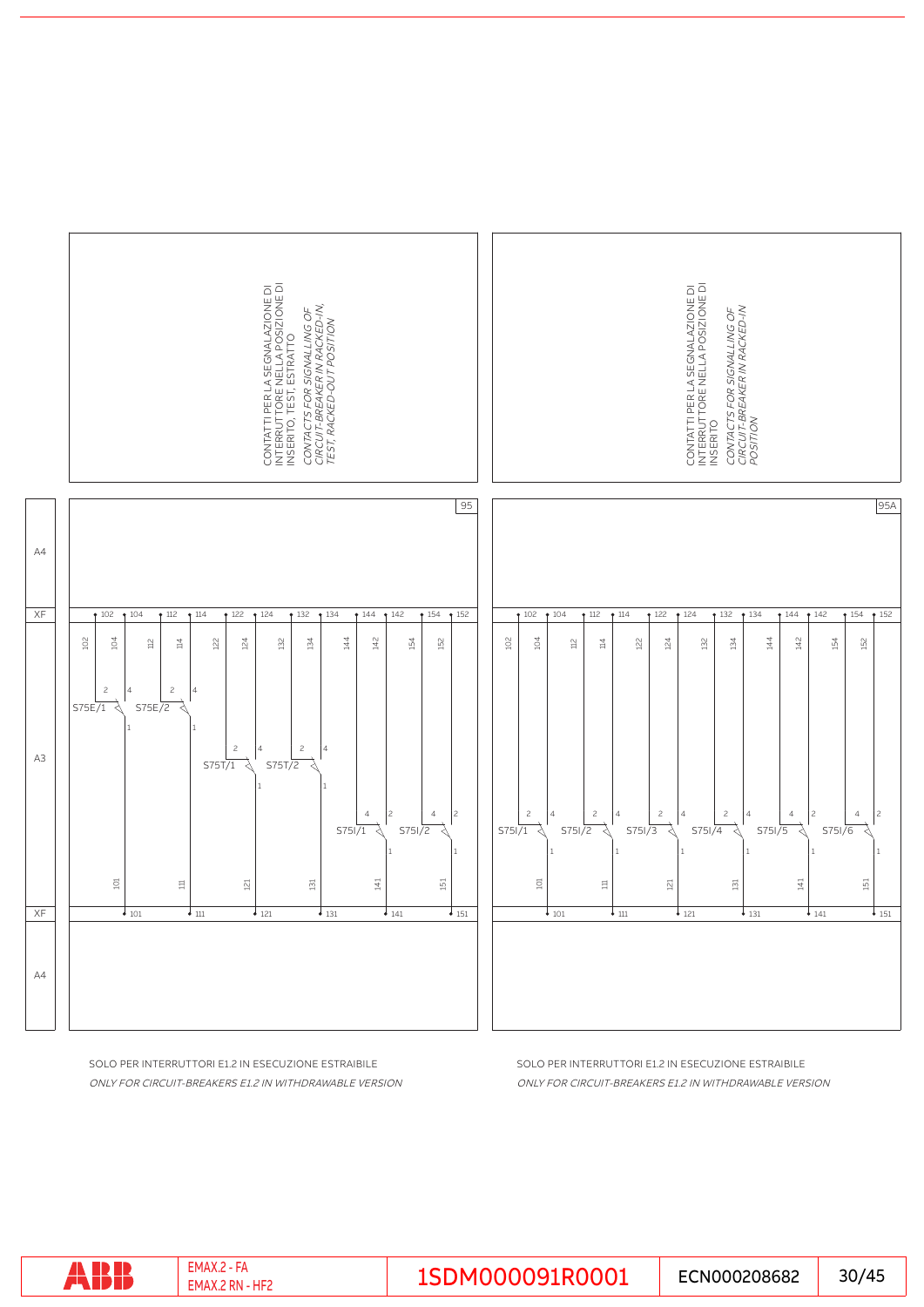SOLO PER INTERRUTTORI E2.2-E4.2-E6.2 IN ESECUZIONE ESTRAIBILE ONLY FOR CIRCUIT-BREAKERS E2.2-E4.2-E6.2 IN WITHDRAWABLE VERSION



ABB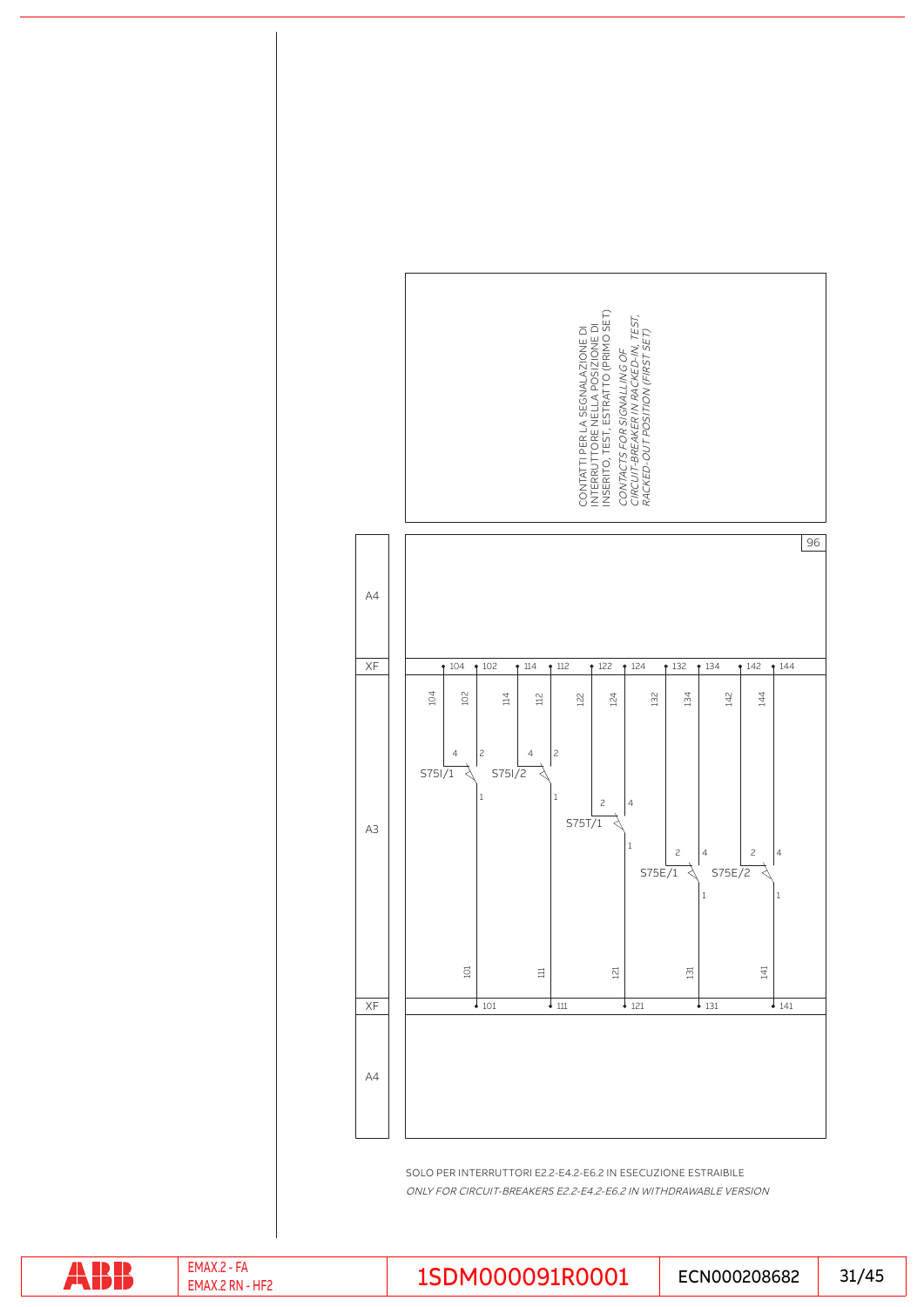SOLO PER INTERRUTTORI E2.2-E4.2-E6.2 IN ESECUZIONE ESTRAIBILE ONLY FOR CIRCUIT-BREAKERS E2.2-E4.2-E6.2 IN WITHDRAWABLE VERSION



ABB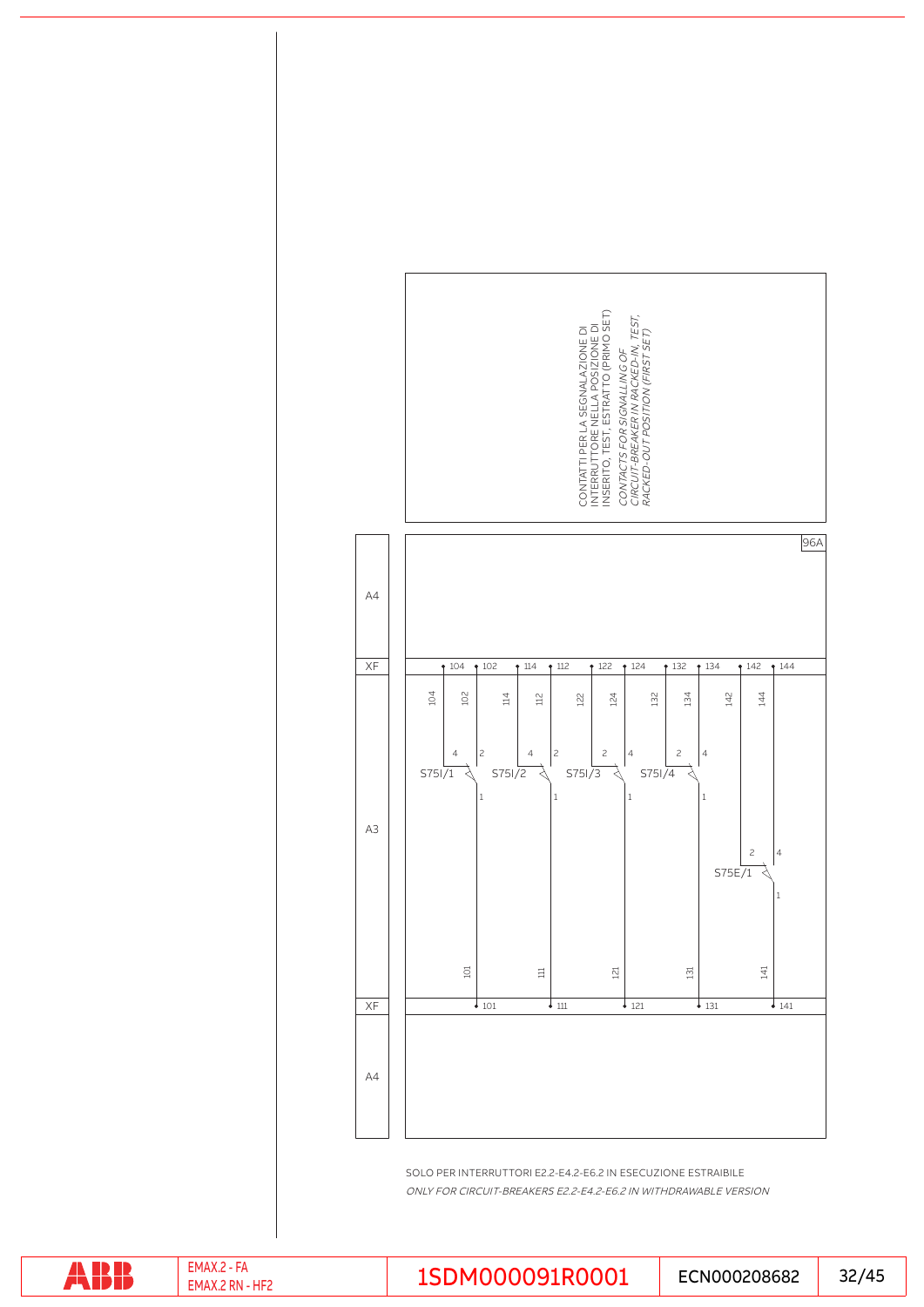

ONLY FOR CIRCUIT-BREAKERS E2.2-E4.2-E6.2 IN WITHDRAWABLE VERSION IN ALTERNATIVA ALLA FIGURA 97A

AS AN ALTERNATIVE TO FIGURE 97A



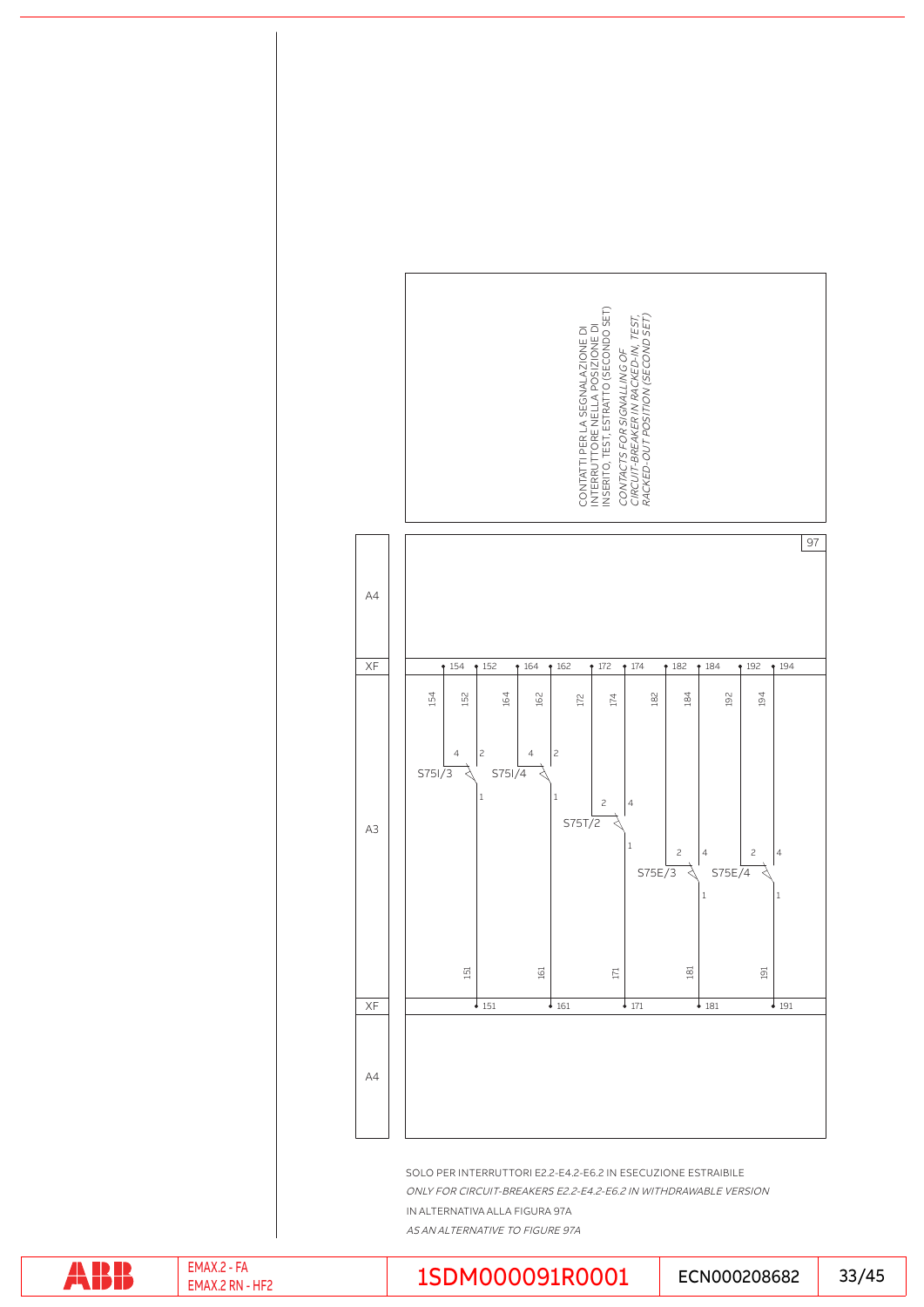

IN ALTERNATIVA ALLA FIGURA 97 AS AN ALTERNATIVE TO FIGURE 97

ONLY FOR CIRCUIT-BREAKERS E2.2-E4.2-E6.2 IN WITHDRAWABLE VERSION

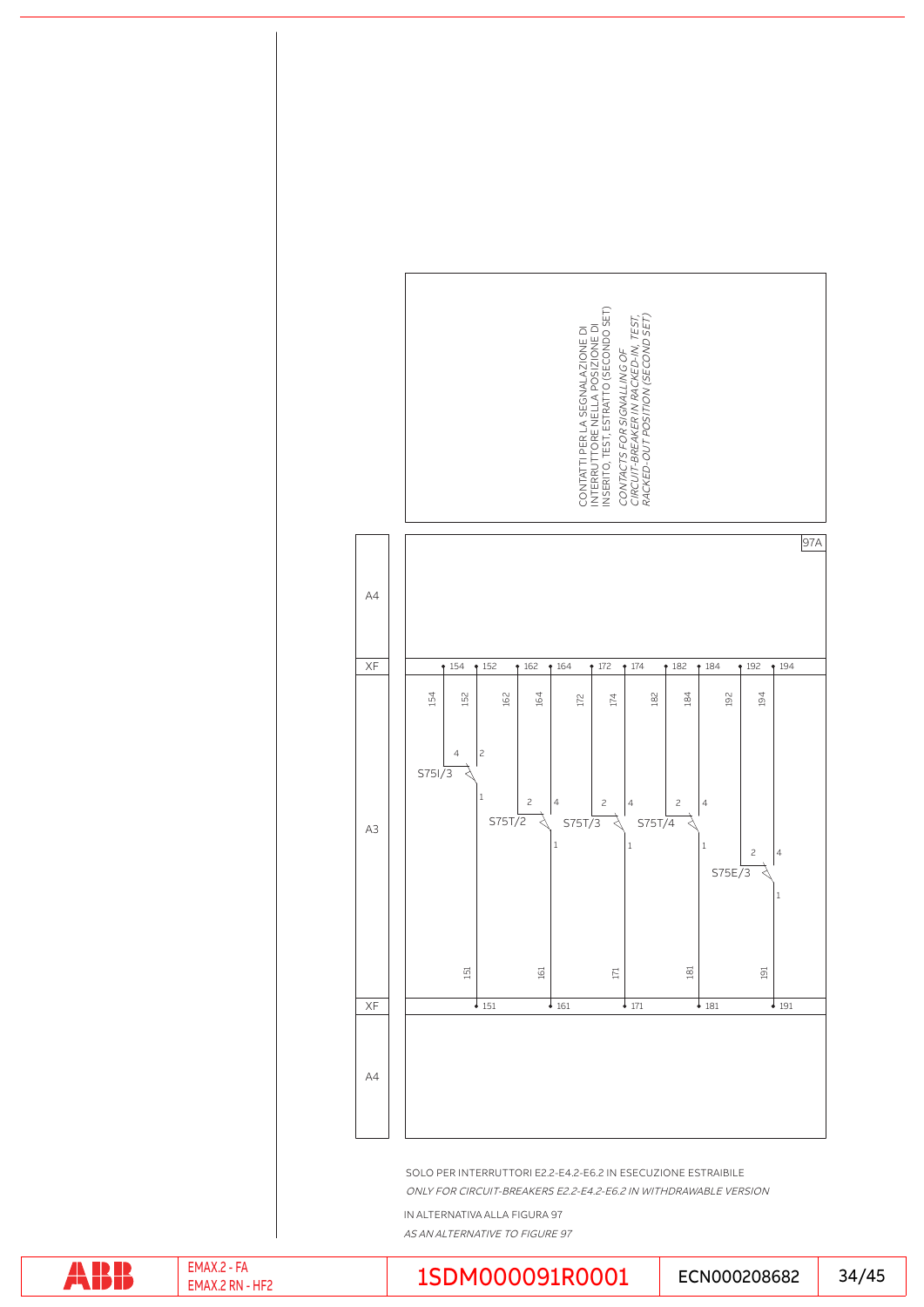

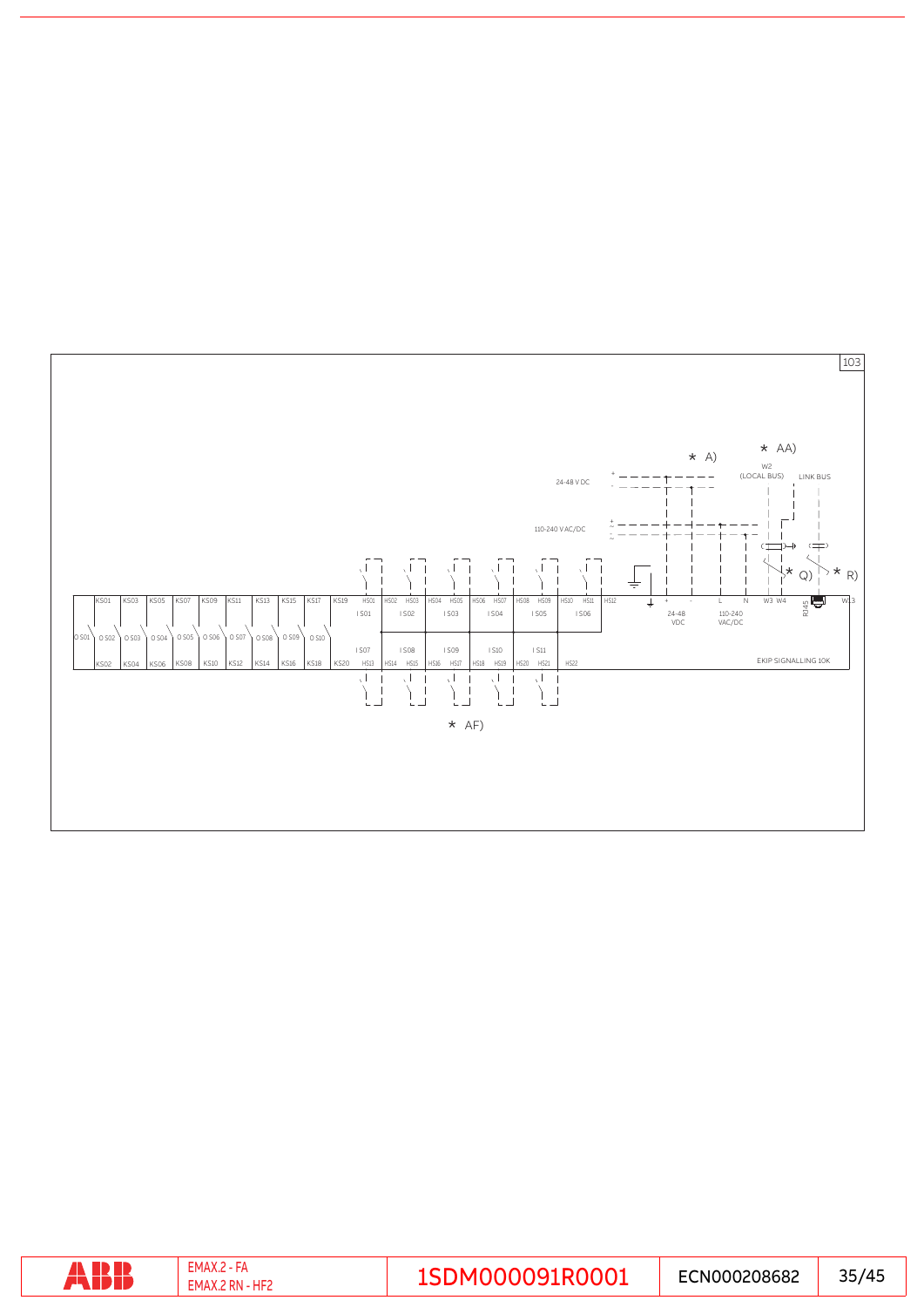

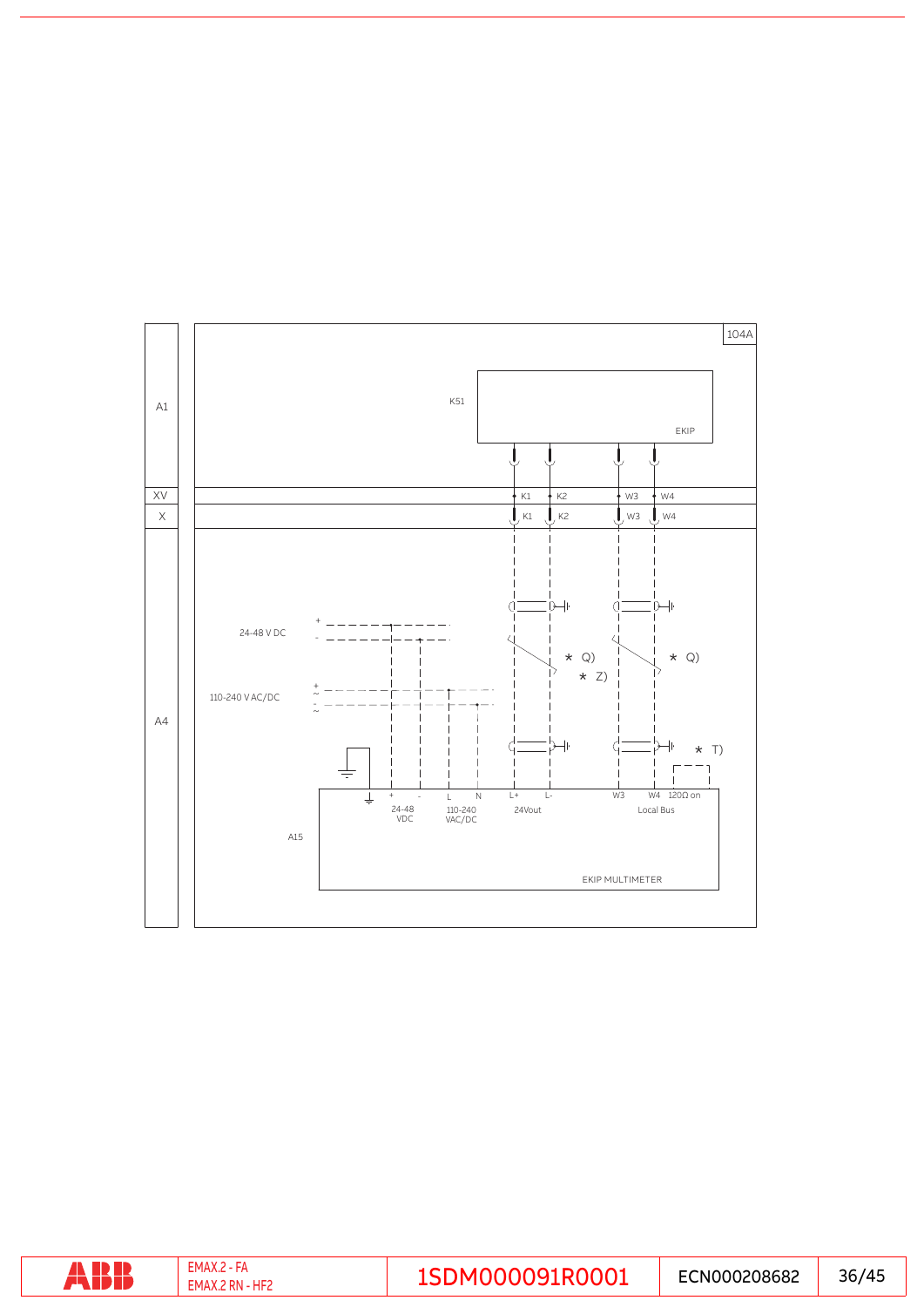

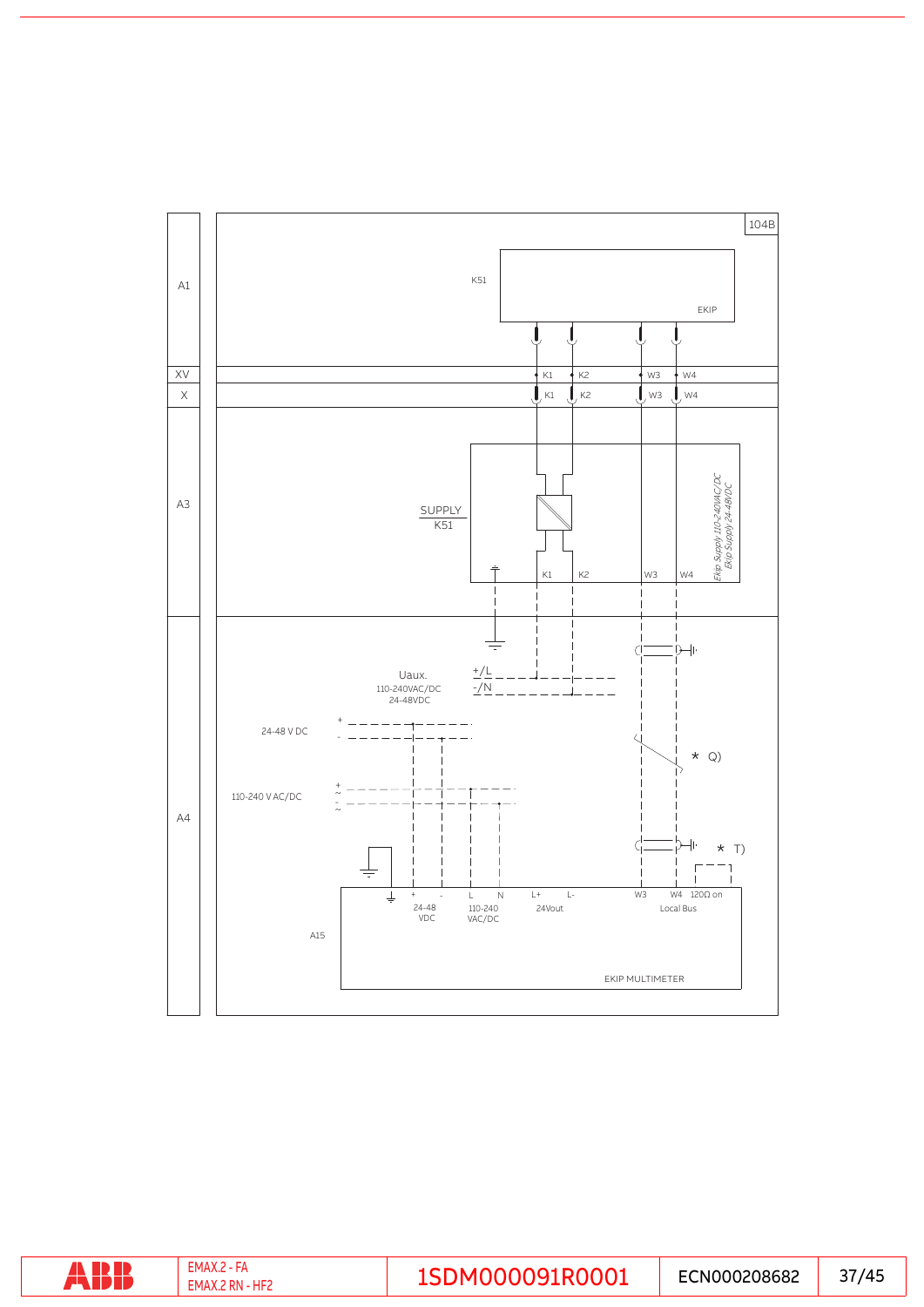### GRAPHICAL SYMBOLS FOR ELECTRICAL DIAGRAMS (617 IEC STANDARDS) SEGNI GRAFICI PER SCHEMI ELETTRICI (NORME IEC 617 E CEI 3-14...3-26)

| <b>SEGNO</b><br><b>SYMBOL</b> | IEC 617                      | LEGENDA<br><b>DESCRIPTION</b>                                                                                            | <b>SEGNO</b><br>SYMBOL | IEC 617                            | LEGENDA<br><b>DESCRIPTION</b>                                                                                                                             |
|-------------------------------|------------------------------|--------------------------------------------------------------------------------------------------------------------------|------------------------|------------------------------------|-----------------------------------------------------------------------------------------------------------------------------------------------------------|
|                               | $02 - 12 - 01$               | -SCHERMO (PUO' ESSERE DISEGNATO CON QUALSIASI<br>FORMA)<br>-SCREEN, SHIELD (IT MAY BE DRAWN IN ANY<br>CONVENIENT SHAPE)  |                        | 03-03-05                           | -PRESA E SPINA (FEMMINA E MASCHIO)<br>-PLUG AND SOCKET (MALE AND FEMALE)                                                                                  |
|                               | $02 - 08 - 05$               | -TEMPORIZZAZIONE<br>-DELAY                                                                                               | ω                      | 04-01-01<br>$0.2 - 0.3 - 0.4$      | -RESISTORE VARIABILE, DIPENDENTE DALLA<br>TEMPERATURA<br>-VARIABLE RESISTOR, DEPENDING FROM TEMPERATURE                                                   |
|                               | $02 - 12 - 01$               | -COLLEGAMENTO MECCANICO<br>-MECHANICAL CONNECTION (LINK)                                                                 | M                      | 06-04-01                           | -MOTORE (SEGNO GENERALE)<br>-MOTOR (GENERAL SYMBOL)                                                                                                       |
|                               | $02 - 13 - 01$               | -COMANDO MECCANICO MANUALE (CASO GENERALE)<br>-MANUALLY OPERATED CONTROL (GENERAL CASE)                                  |                        | 06-09-11                           | -TRASFORMATORE DI CORRENTE<br>-CURRENT TRANSFORMER                                                                                                        |
|                               | 02-13-04                     | -COMANDO ROTATIVO<br>-OPERATED BY TURNING                                                                                | $\rightarrow$          | 06-13-01                           | -TRASFORMATORE DI TENSIONE<br>-VOLTAGE TRANSFORMER                                                                                                        |
|                               | $02 - 13 - 05$               | -COMANDO A PULSANTE<br>-OPERATED BY PUSHING                                                                              |                        | $(06 - 10 - 08)$                   | -AVVOLGIMENTO DI TRASFORMATORE TRIFASE,<br>COLLEGAMENTO STELLA<br>-WINDING OF THREE-PHASE TRANSFORMER,<br>CONNECTION STAR                                 |
|                               | $02 - 16 - 01$               | -GENERATORE IDEALE DI CORRENTE<br>-IDEAL CURRENT SOURCE                                                                  |                        | $07 - 02 - 01$                     | -CONTATTO DI CHIUSURA<br>-MAKE CONTACT                                                                                                                    |
|                               | 02-17-06<br>$+$<br>17-50     | -CONVERTITORE SEPARATO GALVANICAMENTE<br>-CONVERTER WITH GALVANIC SEPARATOR                                              |                        | $07 - 02 - 03$                     | -CONTATTO DI APERTURA<br>-BREAK CONTACT                                                                                                                   |
|                               | $+ 03 - 01 - 09$<br>03-01-07 | -CONDUTTORI IN CAVO SCHERMATO<br>(ESEMPIO: TRE CONDUTTORI)<br>-CONDUCTORS IN A SCREENED CABLE,<br>THREE CONDUCTORS SHOWN |                        | 07-02-04                           | -CONTATTO DI SCAMBIO CON INTERRUZIONE MOMEN-<br>TANEA<br>-CHANGE-OVER BREAK BEFORE MAKE CONTACT                                                           |
|                               | 03-01-08                     | -CONDUTTORI O CAVI CORDATI (ES.: TRE CONDUTTORI)<br>-TWISTED CONDUCTORS, THREE CONDUCTORS SHOWN                          |                        | $07 - 08 - 02$                     | -CONTATTO DI POSIZIONE DI APERTURA (FINE CORSA)<br>-POSITION SWITCH (LIMIT SWITCH), BREAK CONTACT                                                         |
|                               | $03 - 02 - 01$               | -CONNESSIONE DI CONDUTTORI<br>-CONNECTION OF CONDUCTORS                                                                  |                        |                                    | -CONTATTO DI POSIZIONE DI SCAMBIO CON<br>INTERRUZIONE MOMENTANEA (FINE CORSA)<br>-POSITION SWITCH (LIMIT SWITCH) CHANGE-OVER<br>BREAK BEFORE MAKE CONTACT |
|                               | $03 - 02 - 02$               | -TERMINALE O MORSETTO<br>-TERMINAL                                                                                       | ⊁                      | 07-13-05+<br>07-01-03+<br>07-01-05 | -INTERRUTTORE DI POTENZA-SEZIONATORE AD<br>APERTURA AUTOMATICA<br>-CIRCUIT BREAKER-DISCONNECTOR WITH AUTOMATIC<br>RELEASE                                 |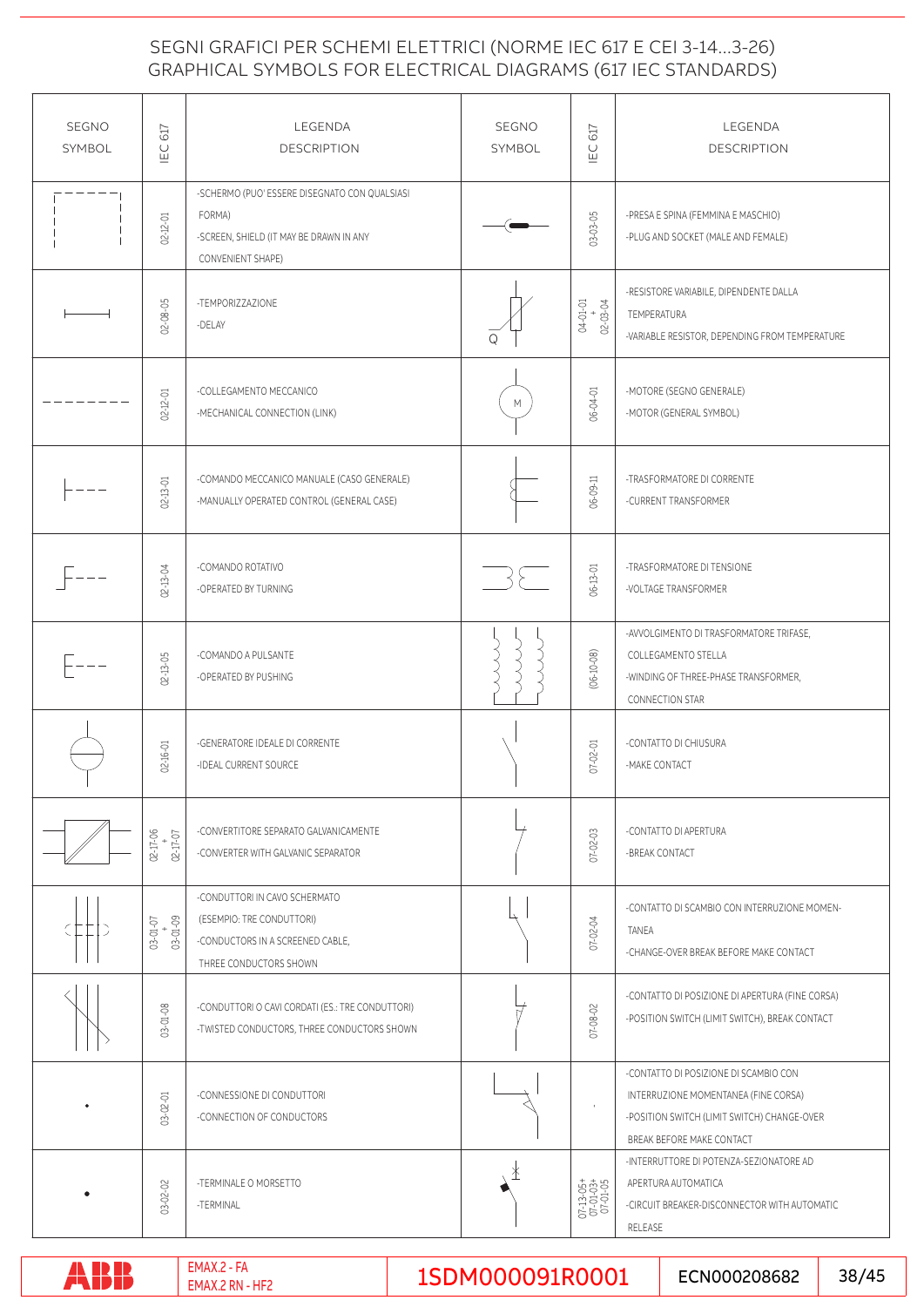## GRAPHICAL SYMBOLS FOR ELECTRICAL DIAGRAMS (617 IEC STANDARDS) SEGNI GRAFICI PER SCHEMI ELETTRICI (NORME IEC 617 E CEI 3-14...3-26)

| SEGNO<br>SYMBOL                                    | IEC 617          | LEGENDA<br><b>DESCRIPTION</b>                                                                                                                                                             | SEGNO<br>SYMBOL | IEC <sub>617</sub> | LEGENDA<br><b>DESCRIPTION</b> |
|----------------------------------------------------|------------------|-------------------------------------------------------------------------------------------------------------------------------------------------------------------------------------------|-----------------|--------------------|-------------------------------|
| €                                                  | $07-13-08$       | -INTERRUTTORE DI MANOVRA-SEZIONATORE<br>-SWITCH-DISCONNECTOR (ON-LOAD ISOLATING SWITCH)                                                                                                   |                 |                    |                               |
|                                                    | $07 - 15 - 01$   | -BOBINA DI COMANDO (SEGNO GENERALE)<br>-OPERATING DEVICE (GENERAL SYMBOL)                                                                                                                 |                 |                    |                               |
| $/$ >>>                                            | $(07 - 16 - 01)$ | -RELÉ DI MASSIMA CORRENTE ISTANTANEO<br>-INSTANTANEOUS OVERCURRENT OR RATE-OF-RISE<br>RELAY                                                                                               |                 |                    |                               |
| $/ \rightarrow$ $\rightarrow$                      | $(07 - 16 - 01)$ | -RELÉ DI MASSIMA CORRENTE CON CARATTERISTICA DI<br>RITARDO A TEMPO BREVE REGOLABILE<br>-OVERCURRENT RELAY WITH ADJUSTABLE SHORT TIME-<br>LAG CHARACTERISTIC                               |                 |                    |                               |
| $/ \rightarrow$ $\rightarrow$                      | $(07 - 16 - 01)$ | -RELÉ DI MASSIMA CORRENTE CON CARATTERISTICA DI<br>RITARDO A TEMPO BREVE INVERSO<br>-OVERCURRENT RELAY WITH INVERSE SHORT TIME-LAG<br>CHARACTERISTIC                                      |                 |                    |                               |
| $/$ > $\leftarrow$                                 | $(07 - 16 - 01)$ | -RELÉ DI MASSIMA CORRENTE CON CARATTERISTICA DI<br>RITARDO A TEMPO LUNGO INVERSO<br>-OVERCURRENT RELAY WITH INVERSE LONG TIME-LAG<br>CHARACTERISTIC                                       |                 |                    |                               |
| $\rightarrow \frac{1}{\cdot}$                      | $(07 - 16 - 01)$ | -RELÉ DI MASSIMA CORRENTE PER GUASTO A TERRA CON<br>CARATTERISTICA DI RITARDO A TEMPO BREVE REGOLABILE<br>-EARTH FAULT OVERCURRENT RELAY WITH ADJUSTABLE<br>SHORT TIME-LAG CHARACTERISTIC |                 |                    |                               |
| / $\rightarrow \doteq$<br>$\overline{\phantom{m}}$ | $(07 - 16 - 01)$ | -RELÉ DI MASSIMA CORRENTE PER GUASTO A TERRA<br>CON CARATTERISTICA A TEMPO BREVE INVERSO<br>-EARTH FAULT OVERCURRENT RELAY WITH INVERSE<br>SHORT TIME-LAG CHARACTERISTIC                  |                 |                    |                               |
|                                                    | 07-21-01         | -FUSIBILE (SEGNO GENERALE)<br>-FUSE (GENERAL SYMBOL)                                                                                                                                      |                 |                    |                               |
|                                                    | $(09 - 09 - 09)$ | -SENSORE DI CORRENTE<br>-CURRENT SENSING ELEMENT                                                                                                                                          |                 |                    |                               |
|                                                    |                  |                                                                                                                                                                                           |                 |                    |                               |
|                                                    |                  |                                                                                                                                                                                           |                 |                    |                               |

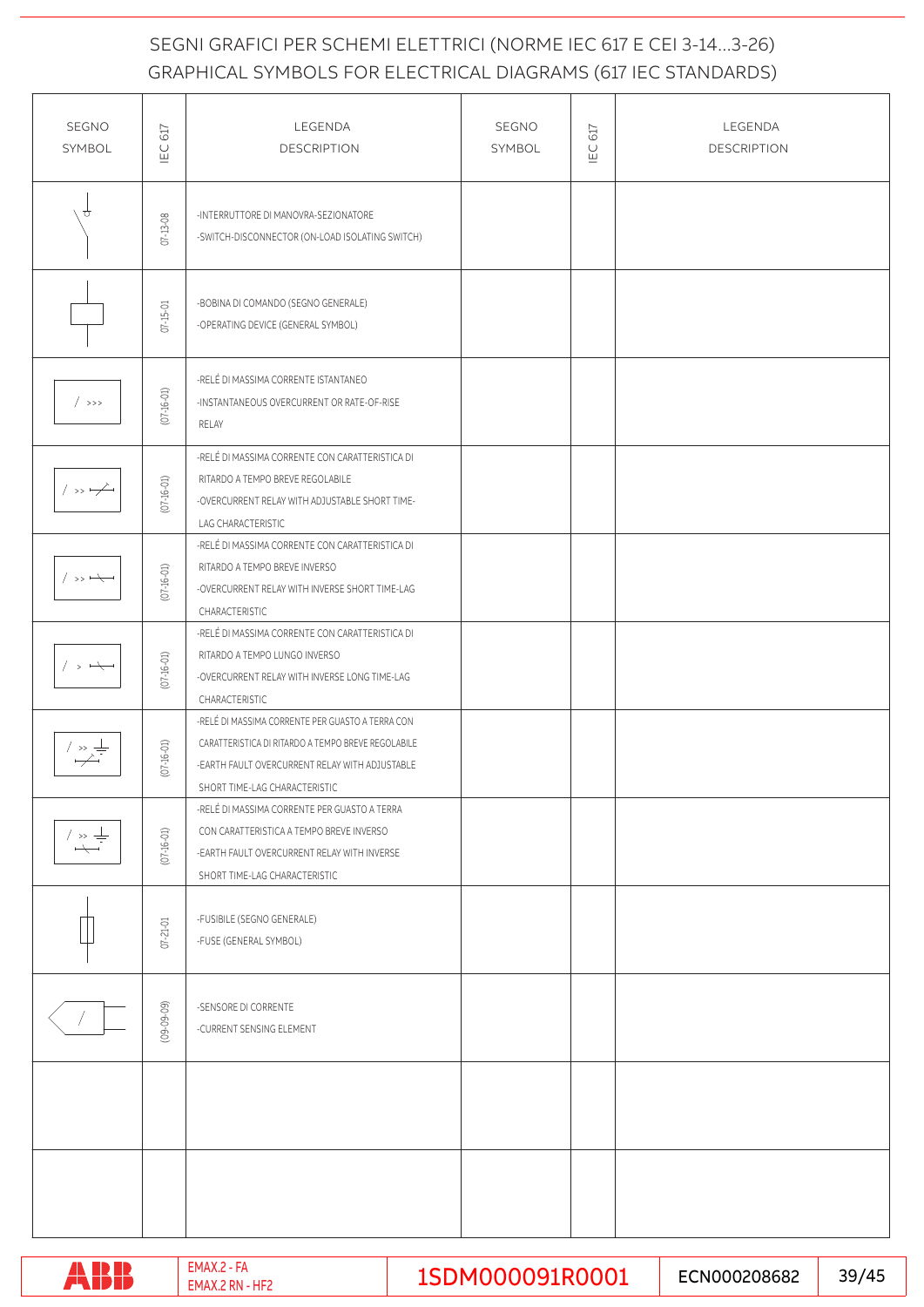#### STATO DI FUNZIONAMENTO RAPPRESENTATO

Lo schema è rappresentato nelle seguenti condizioni:

- interruttore in esecuzione estraibile, aperto e inserito

- circuiti in assenza di tensione
- sganciatori non intervenuti
- comando a motore con molle scariche.

#### LEGENDA

- \* = Vedere la nota indicata dalla lettera
- A1 = Applicazioni ubicate sulle parte mobile dell'interruttore
- A3 = Applicazioni ubicate sulla parte fissa dell'interruttore
- A4 = Apparecchi e collegamenti indicativi per comando e segnalazione, esterni all'interruttore
- BUS1 = Interfaccia seriale con il bus esterno
- BUS2 = Interfaccia seriale ridondante con il bus esterno
- LINK BUS = Interfaccia con il Link bus esterno
- D = Ritardatore elettronico della bobina di minima tensione YU, esterno all'interruttore
- F1 = Fusibile a intervento ritardato
- GZi(DBi) = Ingresso selettività di zona per protezione G oppure ingresso in direzione "inversa" per protezione D
- GZo(DBo) = Uscita selettività di zona per protezione G oppure uscita in direzione "inversa" per protezione D
- I O1...32 = Ingressi digitali programmabili
- K = Contattore per avviamento motore
- K51 = Sganciatore elettronico di protezione di massima corrente tipo EKIP DIP, EKIP TOUCH, EKIP HI-TOUCH,
- EKIP G TOUCH, EKIP G HI-TOUCH
- K51/CI = Modulo di comando contattore per l'avviamento del motore
- K51/COM = Modulo comunicazione
- K51/MEAS = Modulo misure
- K51/SIGN = Modulo di segnalazione
- K51/SUPPLY = Modulo alimentazione ausiliaria (110-240VAC/DC e 24-48VDC)
- K51/SYNC = Modulo sincronizzazzione
- K51/SYNC = Modulo sincronizzazzione
- K51/TEMP = Modulo di controllo temperatura
- K51/YO = Comando di apertura da sganciatore di protezione EKIP
- M = Motore per la carica delle molle di chiusura
- O 01...32 = Contatti di segnalazione programmabili
- O SC = Contatto per il controllo di sincronismo
- $Q =$  Interruttore
- Q/1...Q/25 = Contatti ausiliari aperto/chiuso dell'interruttore
- Q/26-27 = Contatti ausiliari aperto/chiuso usati all'interno dello sganciatore di protezione
- R3 = Sensore di temperatura Pt100 del motore
- RC = Sensore di protezione RC (corrente residua)
- RTC EKIP = Contatto ausiliario pronto a chiudere dell'interruttore, usato all'interno dello sganciatore di protezione
- RTC = Contatto per la segnalazione di interruttore pronto a chiudere
- S33M/1...2 = Contatti di fine corsa del motore carica molle
- S43 = Commutatore di predisposizione al comando distanza/locale
- S51-S51/2 = Contatti di segnalazione di trip
- S75E/1...4 (\*) = Contatti per la segnalazione di interruttore in posizione di estratto (previsti solo con interruttori in esecuzione estraibile)
- S75I/1...4 (\*) = Contatti per la segnalazione di interruttore in posizione di inserito (previsti solo con interruttori in esecuzione estraibile)
- S75T/1...4 (\*) = Contatti per la segnalazione di interruttore in posizione di test (previsti solo con interruttori in esecuzione estraibile)
	- \* = Il numero massimo di contatti S75 è 10. Per dettagli vedi fig.97 e 98
- SC = Pulsante o contatto per la chiusura dell'interruttore
- SC3 = Pulsante per l'avviamento del motore
- SO = Pulsante o contatto per l'apertura immediata dell'interruttore
- SO1 = Pulsante o contatto per l'apertura dell'interruttore con intervento ritardato
- SO3 = Pulsante per l'arresto del motore
- SR = Pulsante o contatto per il reset elettrico del contatto di trip S51

SZi(DFi) = Ingresso per selettività di zona per protezione S oppure ingresso in direzione "diretta" per protezione D SZo(DFo) = Uscita per selettività di zona per protezione S oppure uscita in direzione "diretta" per protezione D TI/L1-L2-L3 = Trasformatore di corrente fase L1-L2-L3

|  | $-MA0$<br>HF,<br>∙ IVI A |  | N000208682<br>-- | 145<br>4 |
|--|--------------------------|--|------------------|----------|
|--|--------------------------|--|------------------|----------|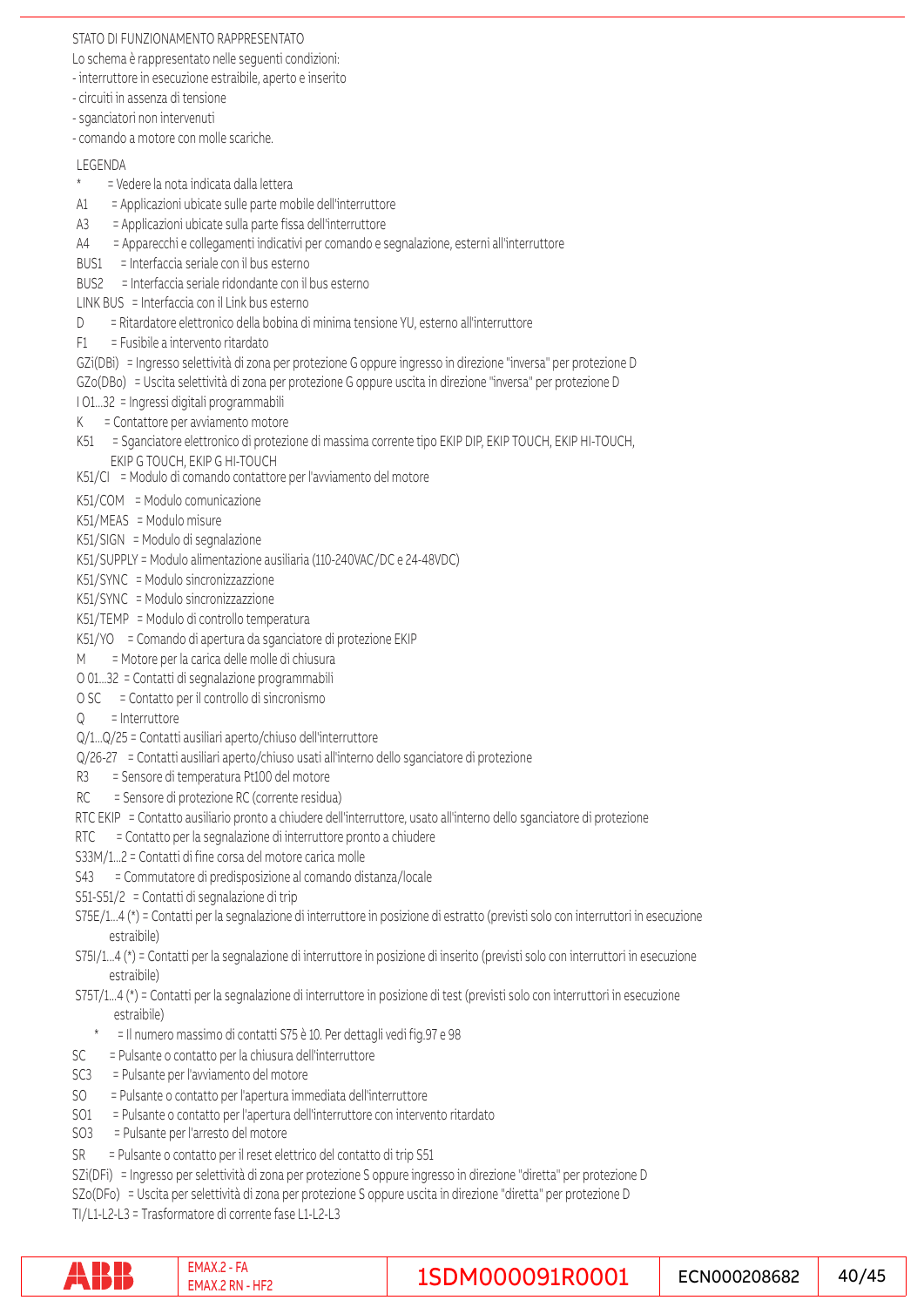TI/N = Trasformatore di corrente sul neutro

TU1...TU2 = Trasformatore di tensione di isolamento (esterno all'interruttore)

Uaux = Tensione di alimentazione ausiliaria

UI/L1-L2-L3 = Sensore di corrente fase L1-L2-L3

- UI/N = Sensore di corrente sul neutro
- UI/O = Sensore di corrente omopolare
- W2 = Interfaccia seriale con il bus interno (bus locale)
- W9...W13 = Connettore RJ45 per moduli comunicazione
- W9R.W11R = Connettore RJ45 per moduli comunicazione ridondanti
- X = Connettore di consegna per i circuiti ausiliari dell'interruttore in esecuzione estraibile
- XB1...XB7 = Connettori per le applicazioni dell'interruttore
- XF = Morsettiera di consegna per i contatti di posizione dell'interruttore in esecuzione estraibile
- XK1...XK3 = Connettori per i circuiti ausiliari dello sganciatore di protezione EKIP
- XK7 = Connettore per i circuiti ausiliari dei moduli comunicazione
- XV = Morsettiera di consegna per i circuiti ausiliari dell'interruttore in esecuzione fissa
- YC = Bobina di chiusura
- YC2 = Seconda bobina di chiusura
- YO = Bobina di apertura
- YO1 = Bobina di apertura per massima corrente
- YO2 = Seconda bobina di apertura
- YR = Bobina per il reset elettrico del contatto di trip S51
- YU = Prima bobina di minima tensione
- YU2 = Seconda bobina di minima tensione

#### NOTE

- A. Per le funzioni di selettività di zona e Local bus è necessaria la presenza di alimentazione ausiliaria (vedere schema 1SDM000091R0001 figure 31-32).
- B. Quando ci sono contatti ausiliari misti, Q1 e Q2 sono 400V, mentre Q3 e Q4 sono 24V. Poi Q5, Q6, Q7 sono 400V, mentre Q8, Q9, Q10 sono 24V.
- C. Sempre fornito con modulo Ekip Com.
- D. Sempre fornito con il motore per la carica delle molle di chiusura di Fig. 13.
- E. Trasformatore di tensione obbligatorio in caso di prese esterne. Prese esterne obbligatorie per sistemi con tensione nominale maggiore di 690V. La tensione secondaria nominale massima è di 230V.
- F. I collegamenti tra il sensore di protezione differenziale RC ed i poli del connettore X (o XV) dell'interruttore devono essere realizzati con cavo schermato tetrapolare con conduttori intrecciati a coppie (tipo BELDEN 9696 paired o equivalente), di lunghezza non superiore a 10m.
- G. Con tutti gli sganciatori di protezione elettronici dotati di interfaccia a display con protezioni LSIG è disponibile la protezione contro guasto a terra (Gext) mediante sensore di corrente posto sul centro stella del trasformatore MT/BT. Il collegamento fra i morsetti 1 e 2 del trasformatore di corrente UI/O e i poli Ge+ e Ge- del connettore X (o XV) deve essere realizzato con cavo bipolare schermato e cordato (tipo BELDEN 9841 o equivalente) di lunghezza non superiore a 15 m.
- H. Il collegamento deve essere realizzato con il cavo fornito; il cavo non può essere interrotto e non è ammesso l'utilizzo di altri cavi ne l'estensione per mezzo di morsettiere intermedie. Con interruttore,se non è presente il neutro esterno, i poli Ne+ e Ne- del connettore X (o XV) sono cortocircuitati: se non presente il collegamento, inserire il cortocircuito.
- I. Obbligatorio in caso di presenza di qualsiasi modulo Ekip.
- L. In presenza della Fig. 32, per interruttori E2.2, E4.2 e E6.2 possono essere fornite fino a tre applicazioni tra le Fig. 41...58 prese una sola volta, invece per interruttori E1.2 possono essere fornite fino a due applicazioni tra le Fig. 41...58 prese una sola volta. E' possibile inoltre duplicare il modulo Ekip Com eventualmente selezionato scegliendo tra le Fig. 61...67.
- M. I comandi di apertura e chiusura da modulo Ekip Actuator sono possibili con bobine YO e YC con valori massimi di tensione pari a 110-120Vdc e 240-250Vac.
- N. Devono essere usati cavi tipo BELDEN 3105A o equivalente.
- O. In presenza di più moduli Ekip Com con interruttori in esecuzione estraibile, il contatto S75I/5 va collegato una volta sola su un solo modulo.
- P. La tensione ausiliaria Uaux. consente l'attivazione della totalità delle funzionalità degli sganciatori di protezione elettronici EKIP. Essendo richiesta una Uaux isolata da terra è necessario utilizzare "convertitori galvanicamente separati" conformi alle norme IEC 60950 (UL 1950) o sue equivalenti.
- Q. Devono essere usati cavi tipo Belden 3105A o equivalente, con lunghezza massima di 15m.
- R. Cavo RJ45 suggerito: CAT6 STP.
- S. Per il collegamento della linea seriale EIA RS485 vedere il "Quaderno Applicazione Tecnica vol. 9: La comunicazione via BUS con gli interruttori ABB".
- T. Cortocircuitare i morsetti 120 Ω on se si vuole inserire una resistenza di terminazione sul Local Bus.
- U. Usare cavi Belden tipo 3079A o equivalente. Per ulteriori dettagli vedere il White Paper 1SDC007412G0201 "Comunicazione con interruttori SACE Emax 2".

|  | UE1 | <b>0091R0001</b><br> | ECN000208682 | ת/<br>┱┙ |
|--|-----|----------------------|--------------|----------|
|--|-----|----------------------|--------------|----------|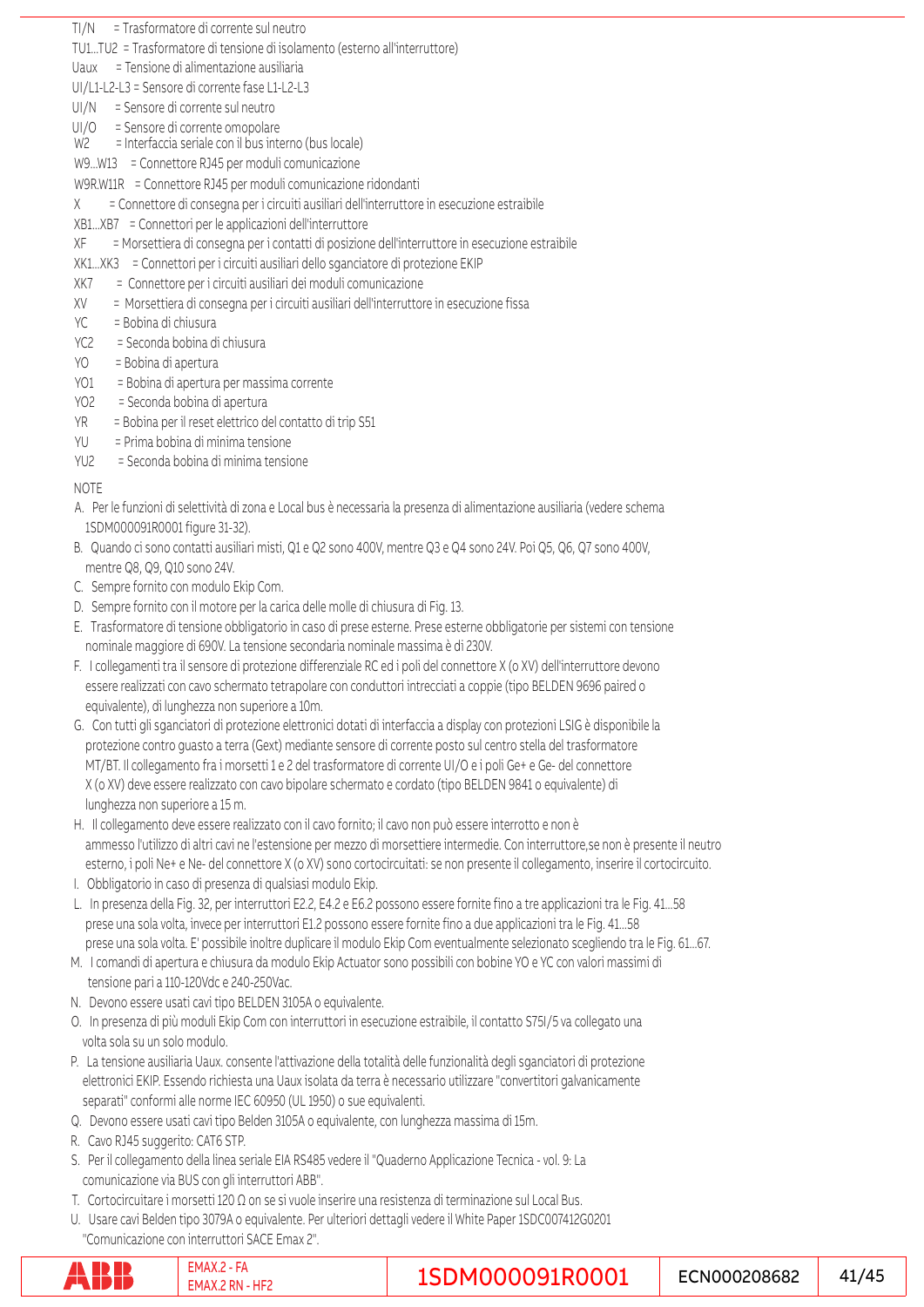- V. Usare cavi Belden tipo 3084A o equivalente. Per ulteriori dettagli vedere il White Paper 1SDC007412G0201 "Comunicazione con interruttori SACE Emax 2".
- Z. Per alimentazione allo sganciatore elettronico tramite morsetti K1 e K2 non è possibile utilizzare Ekip Supply.
- AA. Per la connessione di W3 e W4 vedere Fig. 31 o 32.
- AB. Utilizzare cavo bipolare e schermato tipo BELDEN 8762/8772 o equivalente. Lo schermo va collegato a terra lato ingresso
- di selettività (per selettività di zona) o ambo i lati (per altre applicazioni).
- AC. La tensione secondaria nominale massima è 120V.
- AD. Utilizzare cavi isolati per termocoppie tipo PENTRONIC TEC/SITW-24F (tipo TX) o equivalente, di lunghezza non superiore a 3m.
- AE. Utilizzare cavi adeguati e compatibili con l'ambiente di lavoro in cui il sensore di corrente 4-20mA è utilizzato, di lunghezza non superiore a 3m.
- AF. I terminali (HS02-.......-HS22) degli ingressi digitali del modulo Ekip Signalling 10k sono cortocircuitati internamente.

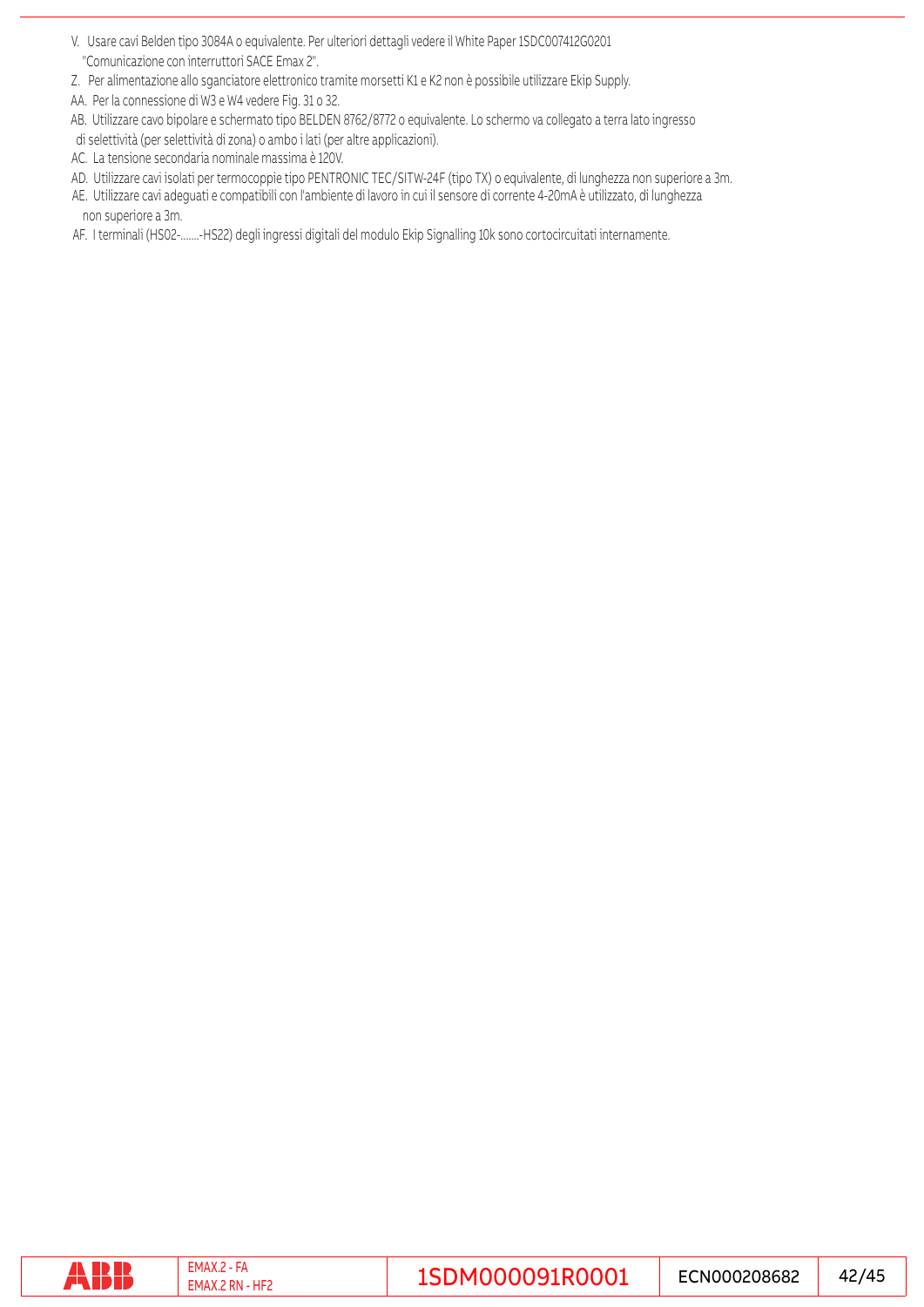#### OPERATING STATUS SHOWN

The circuit diagram is for the following conditions:

- withdrawable circuit breaker, open and racked-in
- circuits de-energised
- releases not tripped
- motor operating mechanism with springs discharged.

#### KEY

- \* = See the note indicated by the letter
- A1 = Applications located on the mobile part of the circuit-breaker
- A3 = Applications located on the fixed part of the circuit-breaker
- A4 = Indicative devices and connections for control and signalling, outside the circuit-breaker
- BUS1 = Serial interface with external bus
- BUS2 = Redundant serial interface with external bus
- LINK BUS = Interface with the external Link bus
- $D =$  Electronic time-lag device of YU undervoltage coil, outside the circuit-breaker
- F1 = Time-delayed trip fuse
- GZi(DBi) = Zone selectivity input for G protection or input in "reverse" direction for D protection
- GZo(DBo) = Zone selectivity output for G protection or output in "reverse" direction for D protection
- I O1...32 = Programmable digital inputs
- $K =$ Motor starting contactor
- K51 = Electronic overcurrent protection trip unit of the types: EKIP DIP, EKIP TOUCH, EKIP HI-TOUCH, EKIP G TOUCH, EKIP G HI-TOUCH
- K51/CI = Motor starting contactor operator module
- K51/COM = Communication module
- K51/MEAS = Measurement module
- K51/SIGN = Signalling module
- K51/SUPPLY = Auxiliary supply module (110-240VAC/DC and 24-48VDC)
- K51/SYNC = Synchronization module
- K51/TEMP = Temperature monitoring module
- K51/YC = Closing control from the EKIP protection trip unit
- $K51/YO =$  Opening control from the EKIP protection trip unit
- M = Motor for loading closing springs
- O 01...32 = Programmable signalling contacts
- O SC = Contact for synchronism control
- $Q =$  Circuit-breaker
- Q/1...Q/25 = Auxiliary open/closed contacts of circuit-breaker
- Q/26-Q/27 = Auxiliary open/close contacts used internally by the trip unit
- R3 = Pt100 temperature sensor of motor
- $RC = RC$  (residual current) protection sensor
- RTC EKIP  $=$  Auxiliary ready to close contact of circuit-breaker, used internally by the trip unit
- $RTC =$  = Contact for signalling circuit-breaker is ready to close
- S33M/1...2 = Limit contacts of spring loading motor
- S43 = Switch for presetting remote/local control
- S51-S51/2 = Trip signalling contacts
- S75E/1...4 (\*) = Contacts for signalling circuit-breaker in racked-out position (provided only with withdrawable version)
- S75I/1...4 (\*) = Contacts for signalling circuit-breaker in racked-in position (provided only with withdrawable version)
- S75T/1...4 (\*) = Contacts for signalling circuit-breaker in test position (provided only with withdrawable version)
	- \* = Maximum number of S75 contacts is 10. For details see fig.97 and 98
- SC = Pushbutton or contact for closing the circuit-breaker<br>SC3 = Motor start pushbutton
- = Motor start pushbutton
- SO = Pushbutton or contact for immediate opening of the circuit-breaker
- SO1 = Pushbutton or contact for opening the circuit-breaker with time-delayed trip
- SO3 = Motor stop pushbutton
- SR = Pushbutton or contact for electrical resetting of S51 trip contact
- SZi(DFi) = Zone selectivity input for S protection or input in "direct" direction for D protection
- SZo(DFo) = Zone selectivity output for S protection or output in "direct" direction for D protection
- TI/L1-L2-L3 = Current transformer phase L1-L2-L3
- TI/N = Current transformer on neutral
- TU1...TU2 = Insulation voltage transformer (outside circuit-breaker)

|  | . IVI.<br>w | - - | con<br>ບ868∠<br>NH |  |
|--|-------------|-----|--------------------|--|
|--|-------------|-----|--------------------|--|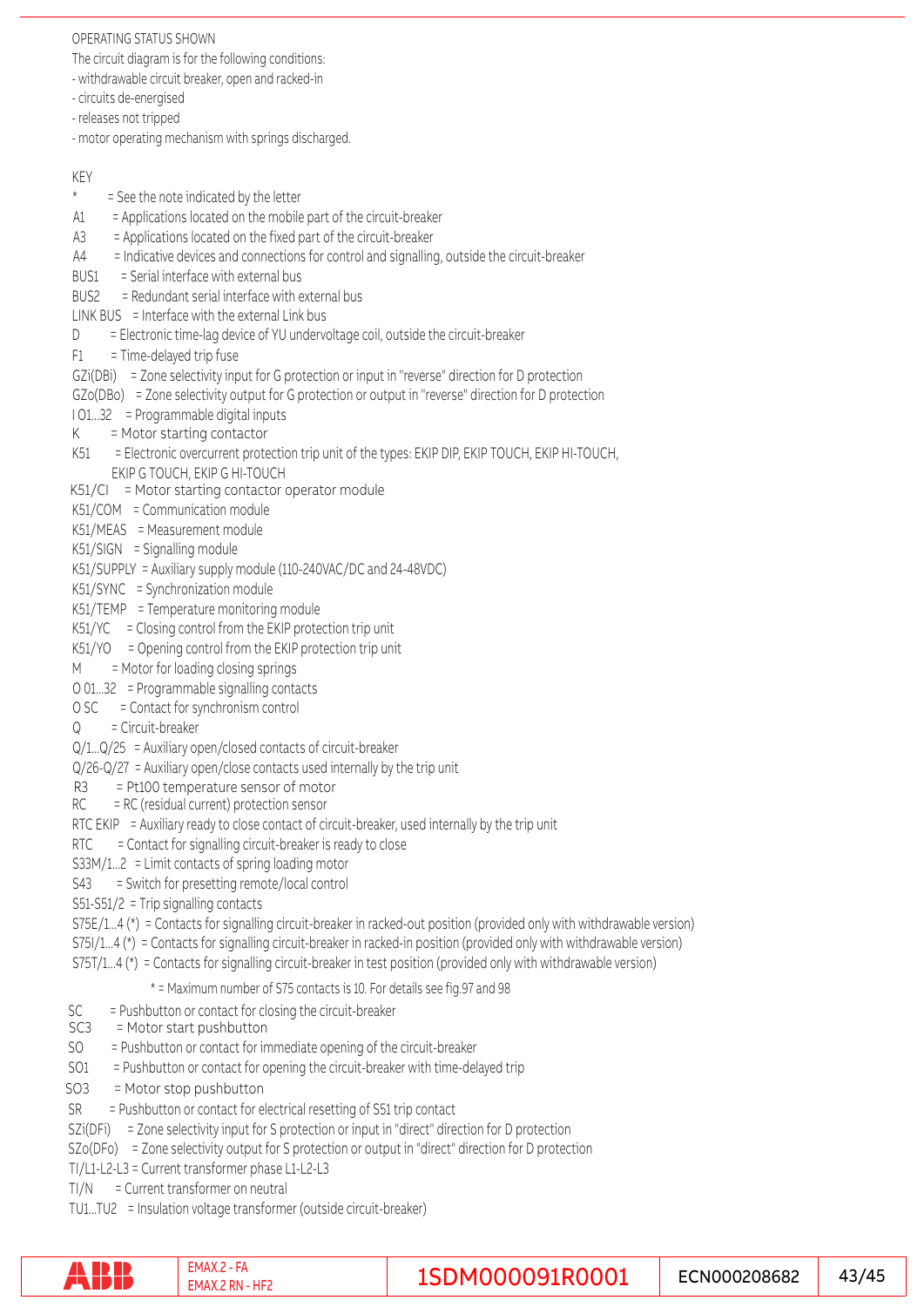Uaux = Auxiliary supply voltage

UI/L1-L2-L3 = Current sensor phase L1-L2-L3

- $UI/N = Current sensor on neutral$
- UI/O = Homopolar current sensor

W<sub>2</sub> = Serial interface with internal bus (local bus)

W9...W13 = RJ45 connector for communication modules

- W9R.W11R = RJ45 connector for redundant communication modules
- $X =$  Delivery connector for auxiliary circuits for withdrawable version of circuit-breaker
- XB1...XB7 = Connectors for circuit-breaker applications
- XF = Delivery terminal board for position contacts of withdrawable version of circuit-breaker
- XK1...XK3 = Connectors for auxiliary circuits of the EKIP protection trip unit
- XK7 = Connector for auxiliary circuits of communication module
- XV = Delivery terminal board for auxiliary circuits of fixed version circuit-breaker
- YC = Closing coil
- YC2 = Second closing coil
- YO = Opening coil
- YO1 = Opening coil for overcurrent
- YO2 = Second opening coil
- YR = Coil for electrical resetting of trip contact S51
- YU = First undervoltage coil
- YU2 = Second undervoltage coil

#### NOTES

- A. For the zone selectivity and local bus function is required the presence of auxiliary power supply (refer to diagram 1SDM000091R0001 figures 31-32)
- B. When there are mixed auxiliary contacts Q1 and Q2 are 400V, while Q3 and Q4 are 24V. Then Q5, Q6, Q7 are 400V, while Q8, Q9, Q10 are 24V.
- C. Always supplied with Ekip Com module.
- D. Always supplied with motor for loading closing springs in Fig. 13.
- E. Obligatory voltage transformer in the case of external sockets. Obligatory external sockets for systems with rated voltage greater than 690V. The maximum secondary rated voltage admitted is 230V.
- F. The connections between the RC residual current protection sensor and the poles of X connector (or XV) of the circuit breaker must be made with 4-pole shielded cable with conductors interwoven in pairs (type BELDEN 9696 paired or equivalent) of length no greater than a 10 m.
- G. With all electronic protection trip units equipped with display interface with LSIG protections, protection against an earth fault is available (Gext) by means of current sensor positioned on the star centre of the MV/LV transformer. The connection between terminals 1 and 2 of the UI/O current transformer and Ge+ and Ge- poles of the X connector (or XV) must be made with shielded and stranded 2-pole cable (type BELDEN 9841 or equivalent) of length no greater than a 15 m.
- H. Make the connection using the ABB cable supplied. There must be no break in the cable. Use of other cables or extensions using intermediate terminal boxes is not allowed. With a three-pole circuit-breaker, poles Ne+ and Ne- of connector X (or XV) are short-circuited unless the external neutral is present: enable short-circuit if connection is absent.
- I. Obligatory in the case of the presence of any Ekip module.
- L. In the presence of Fig. 32, for E2.2, E4.2 and E6.2 circuit-breakers up to three applications between Fig. 41...58 taken only once can be supplied, instead for E1.2 circuit-breakers, up to two applications between Fig. 41...58 taken only once can be supplied. The Ekip Com module selected can be duplicated if required, by choosing between Fig. 61...67.
- M. The opening and closing commands from module Ekip Actuator are available with YO and YC coils maximum voltage of 110-120Vdc and 240-250Vac.
- N. Use cables type BELDEN 3105A or equivalent.
- O. In the presence of several Ekip Com modules with withdrawable version circuit-breakers, the contact S75I/5 should be connected only once to a single module.
- Since an earth insulated Uaux was requested, it is necessary to use "galvanically separated convertors" which comply with the standards IEC 60950 (UL 1950) or equivalent. P. The auxiliary voltage Uaux. enables activation of all the functions of the EKIP electronic protection trip units.
- Q. Use cables type BELDEN 3105A or equivalent, with maximum length 15m.
- R. Suggested RJ45 cable: CAT6 STP.
- S. For the serial line connection EIA RS 485, refer to "Technical Apllication Paper QT9: Bus Communication with ABB Circuit-Breakers".
- T. Connect terminals 120 Ω on if you want to insert a termination resistance on the Local Bus.
- U. Use cables type Belden 3079A or equivalent. For further details see White Paper 1SDC007412G0201 "Communication with SACE Emax2 Circuit-Breakers"